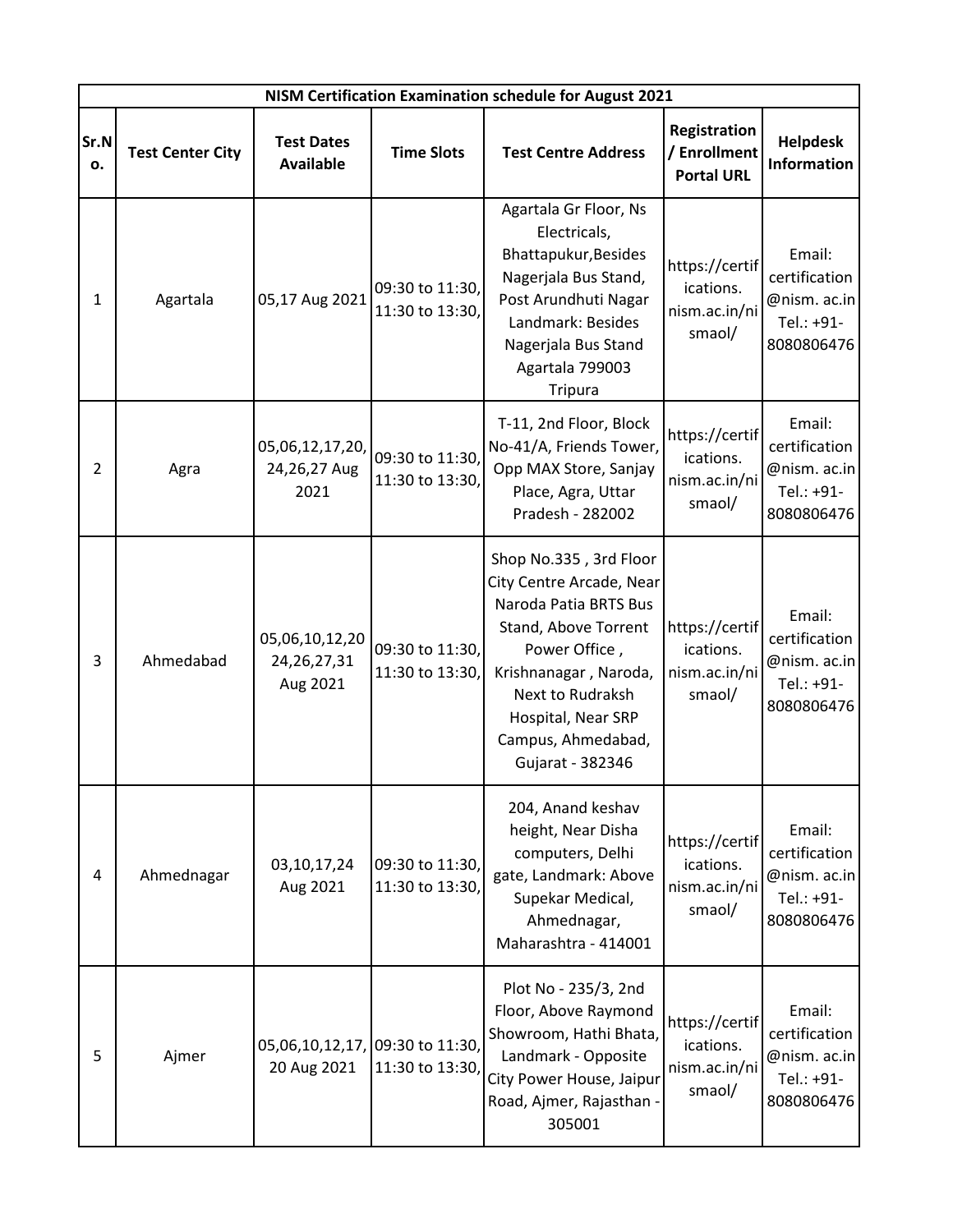| 6  | Akola     | 05,06,10,12<br>Aug 2021    | 09:30 to 11:30,<br>11:30 to 13:30, | Shop No - 17 & 23, First<br>floor, Shraddha Heights,<br>Gorakshan<br>Road, Landmark - Opp.<br>Sunil Super Shopee,<br>Akola, Maharashtra -<br>444001                                                                                    | https://certif<br>ications.<br>nism.ac.in/ni<br>smaol/ | Email:<br>certification<br>@nism. ac.in<br>Tel.: +91-<br>8080806476 |
|----|-----------|----------------------------|------------------------------------|----------------------------------------------------------------------------------------------------------------------------------------------------------------------------------------------------------------------------------------|--------------------------------------------------------|---------------------------------------------------------------------|
| 7  | Aligarh   | 05,06 Aug 2021             | 09:30 to 11:30,<br>11:30 to 13:30, | 2nd Floor, Sai Plaza,<br>Niranjan Puri, Ram Ghat<br>Road, Aligarh, Uttar<br>Pradesh - 202001                                                                                                                                           | https://certif<br>ications.<br>nism.ac.in/ni<br>smaol/ | Email:<br>certification<br>@nism. ac.in<br>Tel.: +91-<br>8080806476 |
| 8  | Allahabad | 05,06,10 Aug<br>2021       | 09:30 to 11:30,<br>11:30 to 13:30, | 3rd Floor, Tulsiani Plaza,<br>118A, MG Road, Opp<br>Coffee House, Civil<br>Lines, Allahabad, Uttar<br>Pradesh - 211001                                                                                                                 | https://certif<br>ications.<br>nism.ac.in/ni<br>smaol/ | Email:<br>certification<br>@nism. ac.in<br>Tel.: +91-<br>8080806476 |
| 9  | Alwar     | 03,10 Aug 2021             | 09:30 to 11:30,<br>11:30 to 13:30, | 4th Floor, Balaji Tower<br>81, NEB Subhash Nagar,<br>Landmark - Near<br>Agrasen Circle, Alwar,<br>Rajasthan - 301001                                                                                                                   | https://certif<br>ications.<br>nism.ac.in/ni<br>smaol/ | Email:<br>certification<br>@nism. ac.in<br>Tel.: +91-<br>8080806476 |
| 10 | Amaravati | 05,06,10 Aug<br>2021       | 09:30 to 11:30,<br>11:30 to 13:30, | NSEIT Limited -<br>Amaravati<br>NSEIT - Amravati, 2nd<br>Floor, Khatri Chambers,<br>Khatri Compound,,<br>Near Malviya Square,<br>Above City Union Bank<br>Limited,,<br>Near Punjab National<br>Bank, Jaistambh,<br>Amaravati - 444601. | https://certif<br>ications.<br>nism.ac.in/ni<br>smaol/ | Email:<br>certification<br>@nism. ac.in<br>Tel.: +91-<br>8080806476 |
| 11 | Amrtisar  | 05,06,10,12,17<br>Aug 2021 | 09:30 to 11:30,<br>11:30 to 13:30, | 1st Floor, Above<br>Indusind Bank, Near<br><b>Guru Nanak Dev</b><br>Hospital, Majitha Road,<br>Landmark: Opposite<br>Swift Hospital, Amritsar,<br>Punjab - 143001                                                                      | https://certif<br>ications.<br>nism.ac.in/ni<br>smaol/ | Email:<br>certification<br>@nism. ac.in<br>Tel.: +91-<br>8080806476 |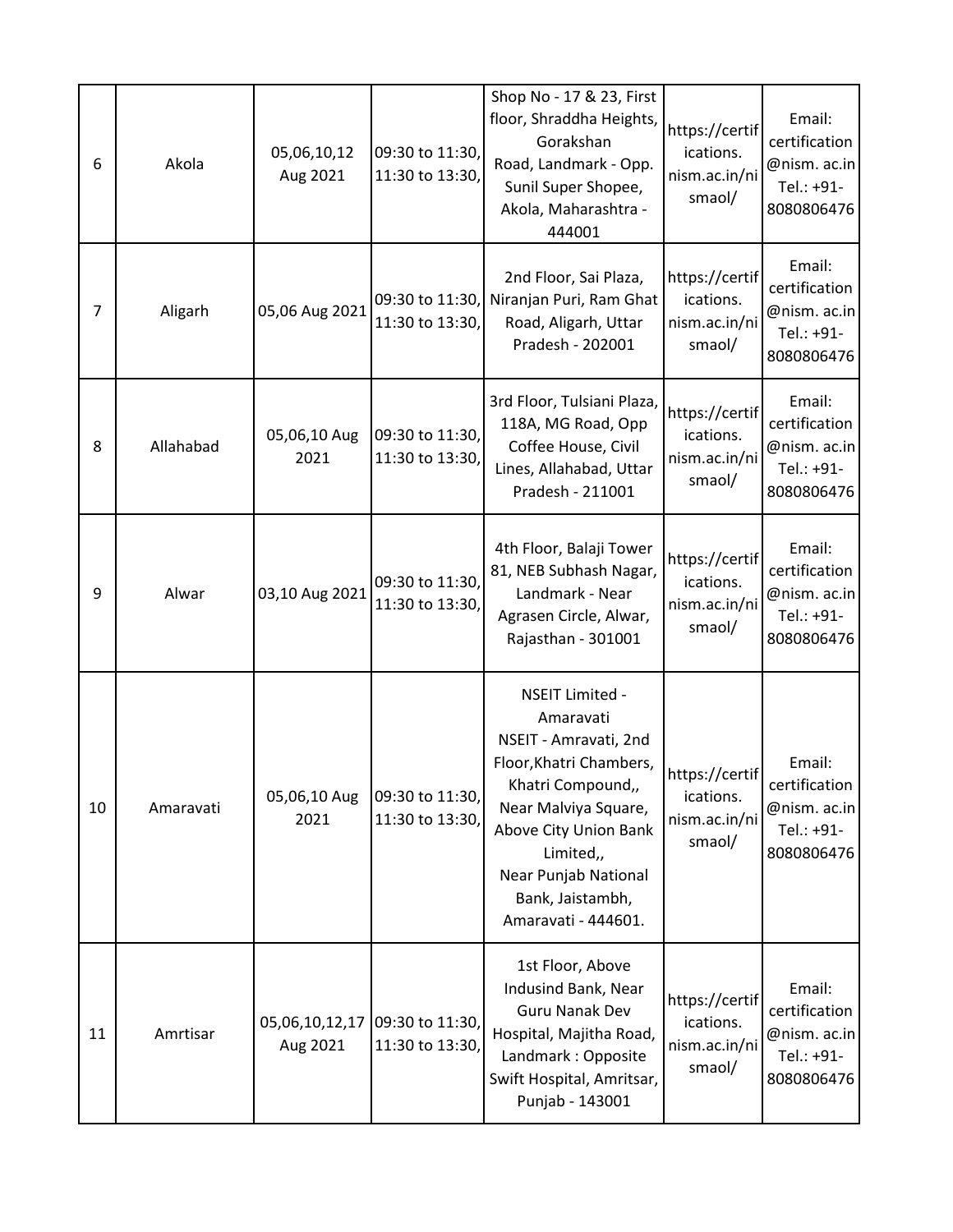| 12 | Anantapur                                             | 03,10,17,24<br>Aug 2021                                           | 09:30 to 11:30,<br>11:30 to 13:30, | No.15/253-B, Bhupalam<br>Complex, Ground Floor,<br>Kamala Nagar, Lane Opp<br><b>MASINENI GRAND</b><br>HOTEL, Anantapur,<br>Andhra Pradesh -<br>515001                                                                                                             | https://certif<br>ications.<br>nism.ac.in/ni<br>smaol/ | Email:<br>certification<br>@nism. ac.in<br>Tel.: +91-<br>8080806476 |
|----|-------------------------------------------------------|-------------------------------------------------------------------|------------------------------------|-------------------------------------------------------------------------------------------------------------------------------------------------------------------------------------------------------------------------------------------------------------------|--------------------------------------------------------|---------------------------------------------------------------------|
| 13 | Aurangabad                                            | 05,06,12,17,20, 09:30 to 11:30,<br>24,26 Aug 2021 11:30 to 13:30, |                                    | 1st Floor, Block No. 2,<br>Rokadiya Hanuman<br>Colony, Land Mark:<br>Above Shreeram<br>Finance, Behind Kandi<br>Towers, Aurangabad,<br>Maharashtra - 431001                                                                                                       | https://certif<br>ications.<br>nism.ac.in/ni<br>smaol/ | Email:<br>certification<br>@nism. ac.in<br>Tel.: +91-<br>8080806476 |
| 14 | Bengaluru -<br>Basaveshwarnagar                       | 05,06,12,17,20,<br>24, 26, 27, 30, 31<br>Aug 2021                 | 11:30 to 13:30,                    | Karania Chambers II, No.<br>16, 80 feet road, Old<br>MIG Colony, KHB,<br>09:30 to 11:30, Basaveshwarnagar, Land<br>Mark: Above Metro<br>Shoes & Near Punya<br>Hospital, Bangalore,<br>Karnataka - 560079                                                          | https://certif<br>ications.<br>nism.ac.in/ni<br>smaol/ | Email:<br>certification<br>@nism. ac.in<br>Tel.: +91-<br>8080806476 |
| 15 | Bengaluru-<br>Sheshadri Road<br>(Opp. Race<br>Course) |                                                                   | 10:00 to 12:00,<br>12:00 to 14:00, | <b>Testing Centre Address</b><br><b>CMS Business School -</b><br>Jain (Deemed to be<br>University)<br>No. 17, Sheshadri Road,<br>Gandhinagar<br>15:00 to 17:00 Landmark: Next to Hotel<br>Holiday Inn Express &<br><b>Suites</b><br>Bengaluru 560009<br>Karnataka | https://certif<br>ications.<br>nism.ac.in/ni<br>smaol/ | Email:<br>certification<br>@nism. ac.in<br>Tel.: +91-<br>8080806476 |
| 16 | <b>Bareilly</b>                                       | 05,06,10 Aug<br>2021                                              | 09:30 to 11:30,<br>11:30 to 13:30, | 1st Floor, Adesh Dental<br>Hospital Building,<br>Nainital Bypass Road,<br>Near Mahendra Gayatri<br>Hospital, Near HP Gas<br>Godown, Izatnagar,<br>Bareilly, Uttar Pradesh -<br>243112                                                                             | https://certif<br>ications.<br>nism.ac.in/ni<br>smaol/ | Email:<br>certification<br>@nism. ac.in<br>Tel.: +91-<br>8080806476 |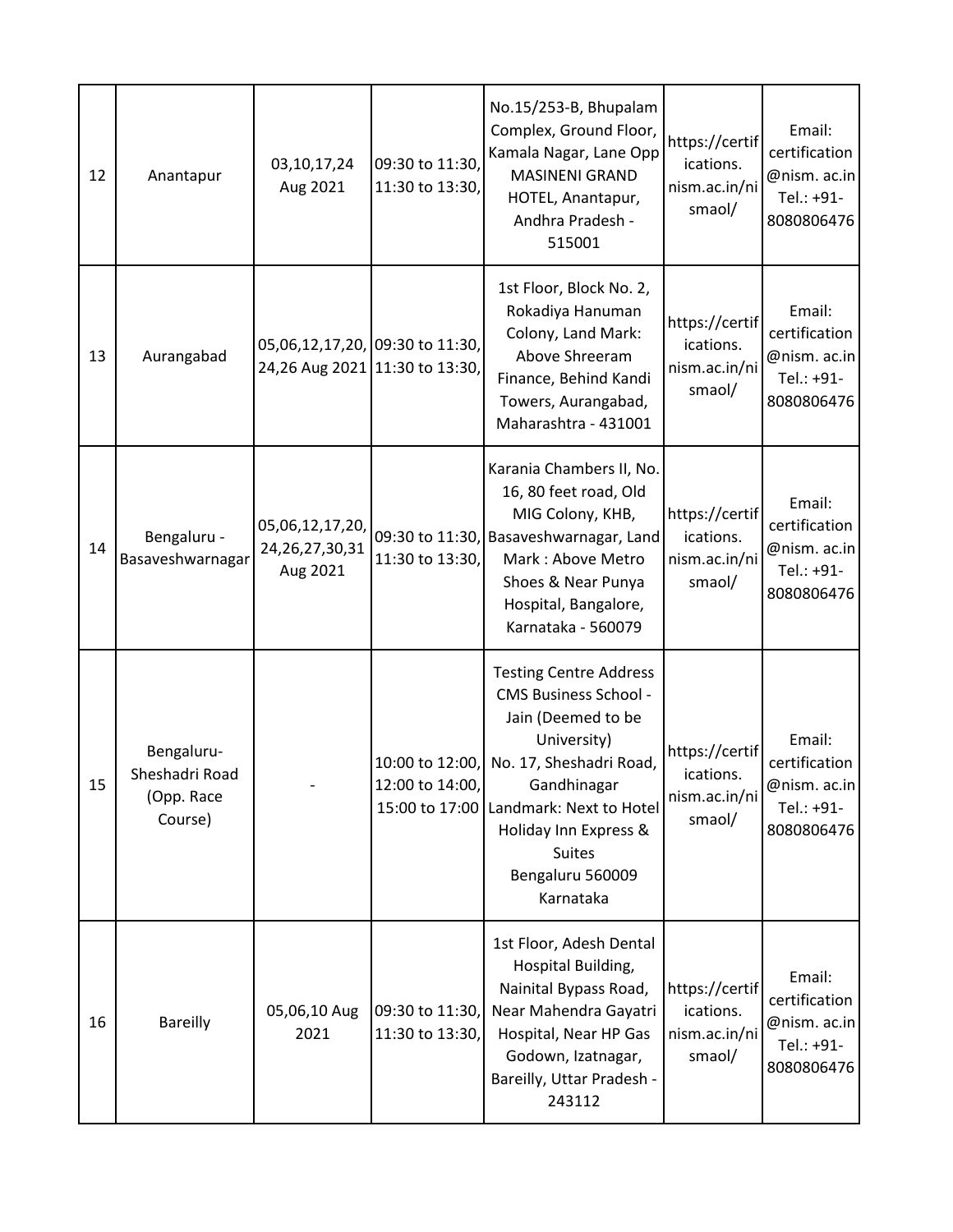| 17 | Baroda          | 05,06,10,12,20<br>24, 26, 27, 31<br>Aug 2021 | 09:30 to 11:30,<br>11:30 to 13:30, | 509, Sanket Heights, 5th<br>Floor, Sun Pharma Road,<br>Near Akshar Chowk,<br>Landmark: Akshar<br>Chowk Bridge,<br>Vadodara, Gujarat -<br>390020                                     | https://certif<br>ications.<br>nism.ac.in/ni<br>smaol/ | Email:<br>certification<br>@nism. ac.in<br>Tel.: +91-<br>8080806476 |
|----|-----------------|----------------------------------------------|------------------------------------|-------------------------------------------------------------------------------------------------------------------------------------------------------------------------------------|--------------------------------------------------------|---------------------------------------------------------------------|
| 18 | <b>Bathinda</b> | 05,06,10,12<br>Aug 2021                      | 09:30 to 11:30,<br>11:30 to 13:30, | # 82, Railway Station<br>Road, Sikanderpura, 1st<br>Floor, Above - Bhart Gas<br>Agency, NR-SK Gupta<br>Skin Clinic, KM Dehli<br>Childern Hospital,<br>Bathinda, Punjab -<br>151001  | https://certif<br>ications.<br>nism.ac.in/ni<br>smaol/ | Email:<br>certification<br>@nism. ac.in<br>Tel.: +91-<br>8080806476 |
| 19 | Belgaum         | 05,06,10,12<br>Aug 2021                      | 09:30 to 11:30,<br>11:30 to 13:30, | LG 13, Meera Arcade,<br>CTS No. 3935/26D, Club<br>Road, Off College Road,<br><b>Behind Madiwale</b><br>Complex, Kali Amrai,<br>Belgaum, Karnataka -<br>590001                       | https://certif<br>ications.<br>nism.ac.in/ni<br>smaol/ | Email:<br>certification<br>@nism. ac.in<br>Tel.: +91-<br>8080806476 |
| 20 | Berhampore      | 5-Aug-21                                     | 09:30 to 11:30,<br>11:30 to 13:30, | 2nd Floor, B - Block,<br>Gour Sundar Bhavan<br>(Opp. Bank Of Baroda),<br>Near B.D.O. Office,<br>Panchanantala, P.O.-<br>Chaltia, Berhampore,<br>Murshidabad, West<br>Bengal -742407 | https://certif<br>ications.<br>nism.ac.in/ni<br>smaol/ | Email:<br>certification<br>@nism. ac.in<br>Tel.: +91-<br>8080806476 |
| 21 | Berhampur       | 5-Aug-21                                     | 09:30 to 11:30,<br>11:30 to 13:30, | 1st Floor, Prem Nagar<br>1st Lane,<br>Landmark: Opposite<br>Rotary Club, Berhampur,<br>Odisha - 760001                                                                              | https://certif<br>ications.<br>nism.ac.in/ni<br>smaol/ | Email:<br>certification<br>@nism. ac.in<br>Tel.: +91-<br>8080806476 |
| 22 | <b>Bhadrak</b>  | 5-Aug-21                                     | 09:30 to 11:30,<br>11:30 to 13:30, | NH-05, House no $-6$ , 1st<br>Floor, Dahani Gadia,<br>Charampa, In front of<br>Sanjay TVS Service<br>Center, Bhadrak, Odisha<br>756101                                              | https://certif<br>ications.<br>nism.ac.in/ni<br>smaol/ | Email:<br>certification<br>@nism. ac.in<br>Tel.: +91-<br>8080806476 |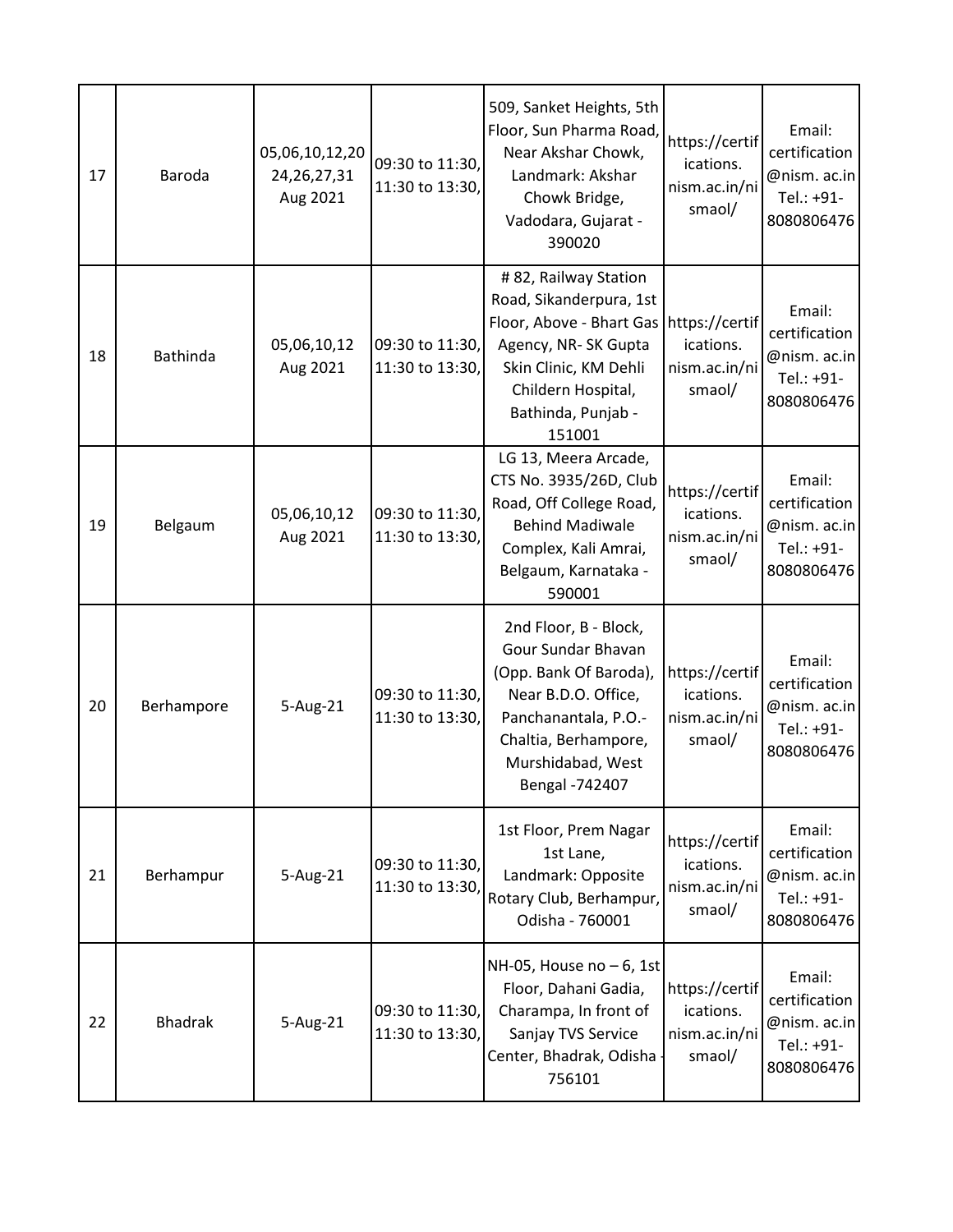| 23 | Bhagalpur    | 5-Aug-21                                | 09:30 to 11:30,<br>11:30 to 13:30,                                | 1st Floor, Ratan<br>Complex, Holding No.68,<br>Indian Bank Building,<br>Near Hotel Ashoka<br>Grand, Patal Babu Road,<br>Bhagalpur, Bihar -                                                                               | https://certif<br>ications.<br>nism.ac.in/ni<br>smaol/ | Email:<br>certification<br>@nism. ac.in<br>Tel.: +91-<br>8080806476               |
|----|--------------|-----------------------------------------|-------------------------------------------------------------------|--------------------------------------------------------------------------------------------------------------------------------------------------------------------------------------------------------------------------|--------------------------------------------------------|-----------------------------------------------------------------------------------|
| 24 | Bhavnagar    | 03,10,17 Aug<br>2021                    | 09:30 to 11:30,<br>11:30 to 13:30,                                | 812001<br>Office no - 306, Center<br>Point building, Above<br><b>AMRUT Bakers &amp; Cake</b><br>Shop, Near Ghogha<br>Circle, Bhavnagar,                                                                                  | https://certif<br>ications.<br>nism.ac.in/ni<br>smaol/ | Email:<br>certification<br>@nism. ac.in<br>Tel.: +91-                             |
| 25 | Bhopal       | 05,06,12,17,20,<br>24,26,27 Aug<br>2021 | 09:30 to 11:30,<br>11:30 to 13:30,                                | Gujarat - 364001<br>2nd Floor, Plot # 61, E-6,<br>Arera Colony, Above<br>IDBI Bank, At Sai Board<br>Bus Stop, Bhopal,<br>Madhya Pradesh -                                                                                | https://certif<br>ications.<br>nism.ac.in/ni<br>smaol/ | 8080806476<br>Email:<br>certification<br>@nism. ac.in<br>Tel.: +91-<br>8080806476 |
| 26 | Bhubaneshwar |                                         | 05,06,10,17,20, 09:30 to 11:30,<br>24,26 Aug 2021 11:30 to 13:30, | 462016<br>363 & 364, 3rd Floor,<br>Keshab Complex,<br>Cuttack Puri Road,<br>Bomikhal, Rasulgarh,<br>Landmark - Opposite<br><b>ESPLANADE Mall, Near -</b><br>East Point Public School,<br>Bhubaneswar, Odisha -<br>751010 | https://certif<br>ications.<br>nism.ac.in/ni<br>smaol/ | Email:<br>certification<br>@nism. ac.in<br>Tel.: +91-<br>8080806476               |
| 27 | Bijapur      | 03,10,17 Aug<br>2021                    | 09:30 to 11:30,<br>11:30 to 13:30,                                | Bldg No 1096,<br>Mangalwade Building,<br>2nd floor, Station Road,<br>Opp: Gol Gumbaz,<br>Bijapur, Karnataka -<br>586101                                                                                                  | https://certif<br>ications.<br>nism.ac.in/ni<br>smaol/ | Email:<br>certification<br>@nism. ac.in<br>Tel.: +91-<br>8080806476               |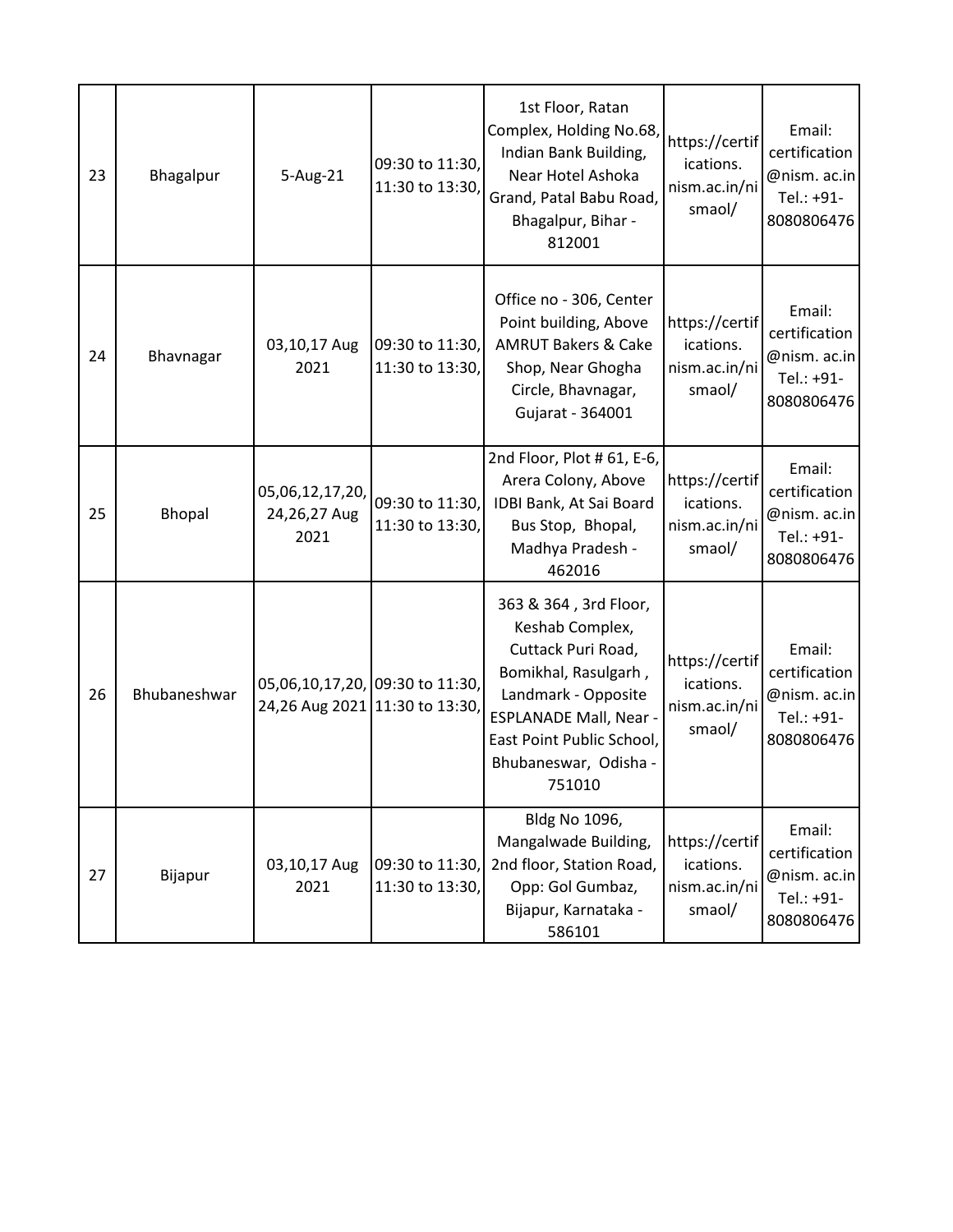| 28 | <b>Bikaner</b> | 03,10 Aug 2021                                    | 09:30 to 11:30,<br>11:30 to 13:30, | NSEIT Limited - Bikaner<br>Plot No- 30 & 55, Shop<br>No. - 1, Ground Floor,<br>Vishwas Krishna<br>Residential Society,<br>Landmark: Near Rani<br>Bazar Over-Bridge,<br><b>Behind Rama Marriage</b><br>Palace, Industrial Area<br>Rani Bazar, Bikaner,<br>Rajasthan - 33400 | https://certif<br>ications.<br>nism.ac.in/ni<br>smaol/ | Email:<br>certification<br>@nism. ac.in<br>Tel.: +91-<br>8080806476 |
|----|----------------|---------------------------------------------------|------------------------------------|----------------------------------------------------------------------------------------------------------------------------------------------------------------------------------------------------------------------------------------------------------------------------|--------------------------------------------------------|---------------------------------------------------------------------|
| 29 | Bilaspur       | 03,10,17 Aug<br>2021                              | 09:30 to 11:30,<br>11:30 to 13:30, | PAL Complex, First<br>Floor, Opposite of<br><b>Bilaspur University</b><br>Beside Indrajit Complex,<br>Near Gandhi Chowk,<br>Bilaspur, Chhattisgarh-<br>495001                                                                                                              | https://certif<br>ications.<br>nism.ac.in/ni<br>smaol/ | Email:<br>certification<br>@nism. ac.in<br>Tel.: +91-<br>8080806476 |
| 30 | Bongaigaon     | 5-Aug-21                                          | 09:30 to 11:30,<br>11:30 to 13:30, | Matri Plaza, 1st floor,<br>BOC Gate, Bou bazaar,<br>Behind Allahabad Bank,<br>Near Kali Mandir, North<br>Bongaigaon, Assam -<br>783380                                                                                                                                     | https://certif<br>ications.<br>nism.ac.in/ni<br>smaol/ | Email:<br>certification<br>@nism. ac.in<br>Tel.: +91-<br>8080806476 |
| 31 | Calicut        | 05,06,10,12,17, 09:30 to 11:30,                   | 20,24 Aug 2021 11:30 to 13:30,     | 1/3704, D4, 2nd Floor,<br>Zees Tower, Vandipetta,<br>Nadakkavu, Kannur<br>Road, Opp - HDFC Bank<br>Nadakkavu Branch,<br>Kozhikode, Kerala -<br>673011                                                                                                                      | https://certif<br>ications.<br>nism.ac.in/ni<br>smaol/ | Email:<br>certification<br>@nism. ac.in<br>Tel.: +91-<br>8080806476 |
| 32 | Chandigarh     | 05,06,10,17,20,<br>24, 26, 27, 30, 31<br>Aug 2021 | 09:30 to 11:30,<br>11:30 to 13:30, | 2nd Floor SCO 366,<br>Sector 32 D, Near<br>Canara Bank,<br>Chandigarh - 160030                                                                                                                                                                                             | https://certif<br>ications.<br>nism.ac.in/ni<br>smaol/ | Email:<br>certification<br>@nism. ac.in<br>Tel.: +91-<br>8080806476 |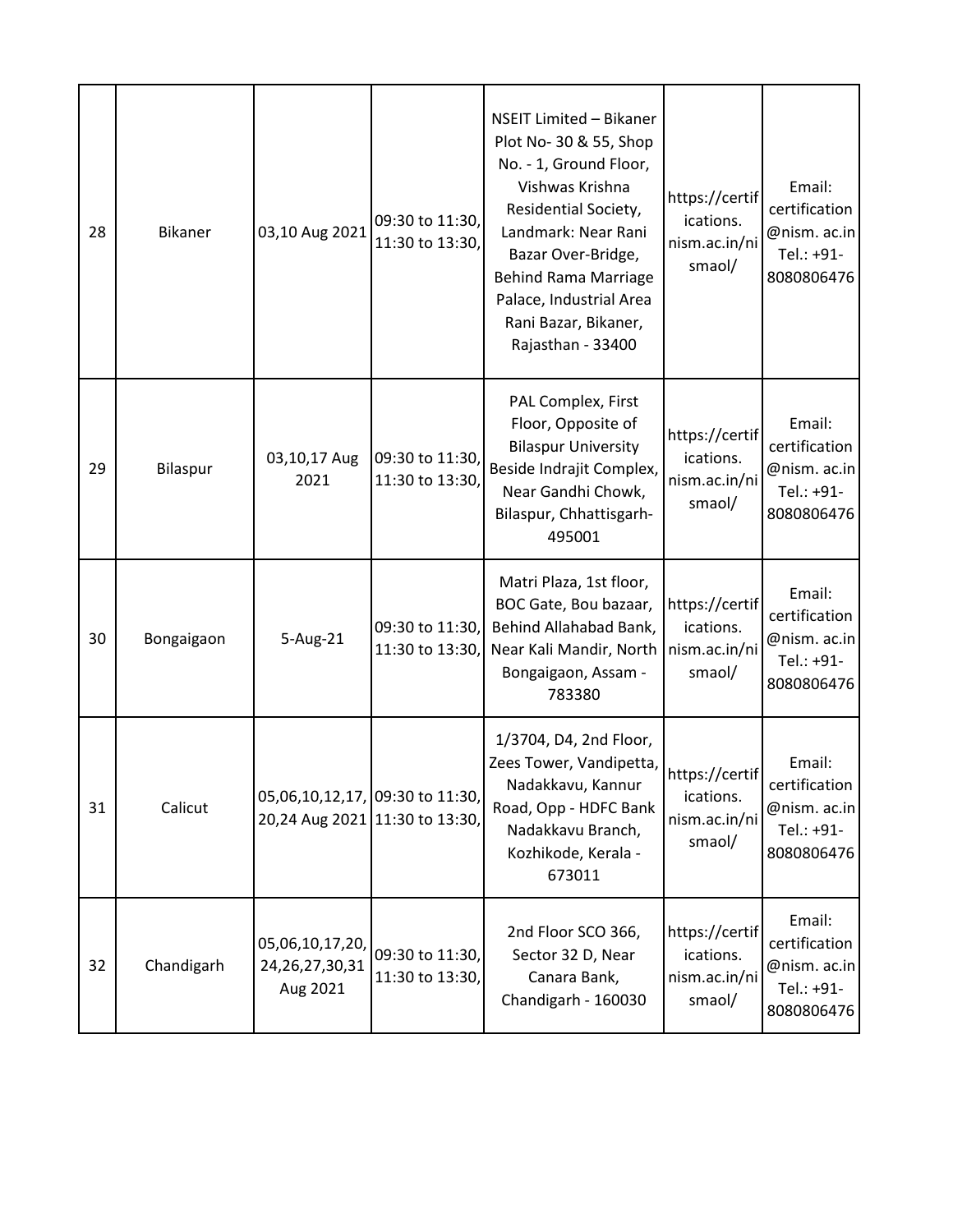| 33 | Chennai     | 05,06,12,17,20,<br>24, 26, 27, 30, 31<br>Aug 2021 | 09:30 to 11:30,<br>11:30 to 13:30, | No: 167, 1st Floor, A.R<br>Complex, Arcot Road,<br>Vadapalani, Landmark-<br>near Padmaram Mahal<br>and Opposite to Hotel<br>Akshay Inn, Chennai,<br>Tamil Nadu- 600024                                                               | https://certif<br>ications.<br>nism.ac.in/ni<br>smaol/ | Email:<br>certification<br>@nism. ac.in<br>Tel.: +91-<br>8080806476 |
|----|-------------|---------------------------------------------------|------------------------------------|--------------------------------------------------------------------------------------------------------------------------------------------------------------------------------------------------------------------------------------|--------------------------------------------------------|---------------------------------------------------------------------|
| 34 | Chhapra     | 5-Aug-21                                          | 09:30 to 11:30,<br>11:30 to 13:30, | 2nd Floor, B P Medicine<br>Complex, Sri Nandan<br>Path, Land Mark-<br>Opposite Biseshwar<br>Seminary<br>School, Chapra, Bihar -<br>841301                                                                                            | https://certif<br>ications.<br>nism.ac.in/ni<br>smaol/ | Email:<br>certification<br>@nism. ac.in<br>Tel.: +91-<br>8080806476 |
| 35 | Chittorgarh | 05,06 Aug 2021                                    | 09:30 to 11:30,<br>11:30 to 13:30, | Plot No-6, 2nd Floor,<br>C/O- Guru Nanak<br>Agency, Landmark -<br>Above Central Bank of<br>India, 6 Mahaveer<br>Colony, New Cloth<br>Market, Chittorgarh,<br>Rajasthan -312001                                                       | https://certif<br>ications.<br>nism.ac.in/ni<br>smaol/ | Email:<br>certification<br>@nism. ac.in<br>Tel.: +91-<br>8080806476 |
| 36 | Cochin      | 05,06,10,17,20,<br>24, 26, 27, 30, 31<br>Aug 2021 | 09:30 to 11:30,<br>11:30 to 13:30, | 1st Floor, G.N.N.<br>Complex, Near Post<br>Office, Thammanam,<br>Cochin, Kerala - 682032                                                                                                                                             | https://certif<br>ications.<br>nism.ac.in/ni<br>smaol/ | Email:<br>certification<br>@nism. ac.in<br>Tel.: +91-<br>8080806476 |
| 37 | Coimbatore  | 05,06,10,17,20,<br>24, 26, 27, 30, 31<br>Aug 2021 | 09:30 to 11:30,<br>11:30 to 13:30, | Office No 65 & 66, 1st<br>Floor, Arpee Center,<br>320N, NSR Road,<br>Saibaba Colony, Next to   https://certif<br>Alagu Pharmacy and<br><b>Bombay Dying</b><br>Showroom/Near<br>IndusInd Bank,<br>Coimbatore, Tamil Nadu<br>$-641011$ | ications.<br>nism.ac.in/ni<br>smaol/                   | Email:<br>certification<br>@nism. ac.in<br>Tel.: +91-<br>8080806476 |
| 38 | Cooch Behar | 5-Aug-21                                          | 09:30 to 11:30,<br>11:30 to 13:30, | Holding No. - 117/1,<br>Ward No. - 16, Natun<br>Bazar Kalika Das Road,<br>Kotwali,<br>Beside HDFC Bank ATM,<br>Cooch Behar, West<br>Bengal - 736101                                                                                  | https://certif<br>ications.<br>nism.ac.in/ni<br>smaol/ | Email:<br>certification<br>@nism. ac.in<br>Tel.: +91-<br>8080806476 |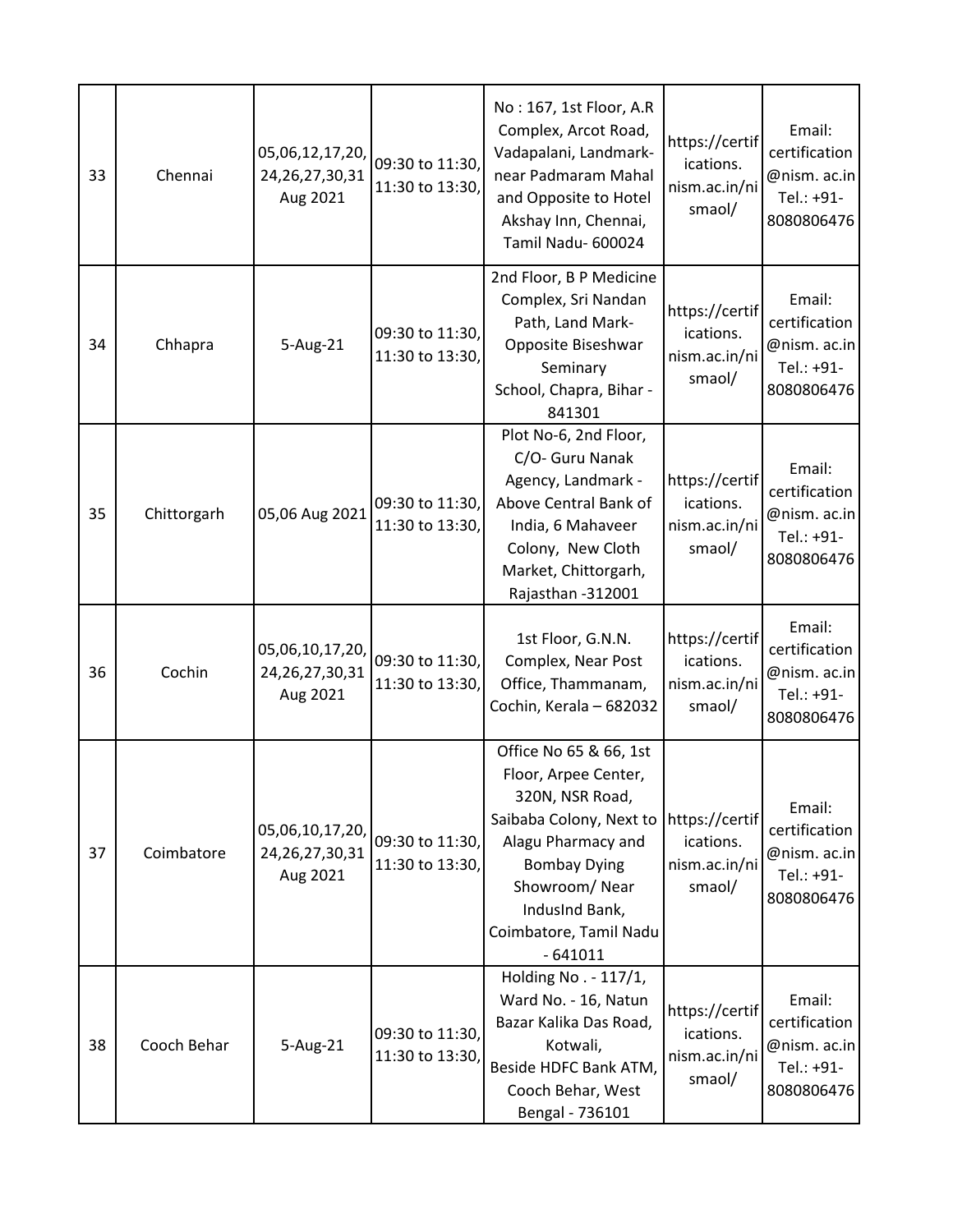| 39 | Davangere                                                         | 03, 10, 17, 24<br>Aug 2021                        | 09:30 to 11:30,<br>11:30 to 13:30,                                                                                                | 2nd Floor, AM Towers,<br>121/1-5, Binny Company<br>Road (HM Road),<br>Adjacent to Bapuji Co-<br>Operative Bank,<br>Davangere, Karnataka -<br>577001                                                                                                                              | https://certif<br>ications.<br>nism.ac.in/ni<br>smaol/ | Email:<br>certification<br>@nism. ac.in<br>Tel.: +91-<br>8080806476 |
|----|-------------------------------------------------------------------|---------------------------------------------------|-----------------------------------------------------------------------------------------------------------------------------------|----------------------------------------------------------------------------------------------------------------------------------------------------------------------------------------------------------------------------------------------------------------------------------|--------------------------------------------------------|---------------------------------------------------------------------|
| 40 | Dehradun                                                          | 05,06,10,12,17,<br>20, 24, 26, 27<br>Aug 2021     | 09:30 to 11:30,<br>11:30 to 13:30,                                                                                                | 2nd Floor, Anekant<br>Place, 29 Rajpur Road,<br>Hotel Inderlok,<br>Dehradun, Uttarakhand<br>248001                                                                                                                                                                               | https://certif<br>ications.<br>nism.ac.in/ni<br>smaol/ | Email:<br>certification<br>@nism. ac.in<br>Tel.: +91-<br>8080806476 |
| 41 | Delhi                                                             | 05,06,12,17,20,<br>24, 26, 27, 30, 31<br>Aug 2021 | 09:30 to 11:30,<br>11:30 to 13:30,                                                                                                | 2E/22, 3rd Floor,<br>Jhandewalan Extension,<br>Jhandewalan Metro<br>Station, In Lane<br><b>Adjacent To Central</b><br>Bank Of India, Exit Point<br>From Delhi Jhandewalan<br>Metro Station : Gate No.<br>2, Opp. Bank of India -<br>Jhandewalan Extension,<br>New Delhi - 110055 | https://certif<br>ications.<br>nism.ac.in/ni<br>smaol/ | Email:<br>certification<br>@nism. ac.in<br>Tel.: +91-<br>8080806476 |
| 42 | Delhi                                                             |                                                   | Monday to<br>Friday 10:00<br>AM to 12:00<br>PM,12:00 PM<br>to 02.00 PM,<br>02.00 PM to<br>04.00 PM &<br>04.00 PM to<br>6.00 PM on | BSE Ltd 101, First<br>floor, Agarwal Corporate<br>Tower, Plot no 23,<br>District center, Rajendra<br>Place, Delhi-110008<br>Landmark :- Near Punjab<br>& Sind Bank                                                                                                               | https://certif<br>ications.<br>nism.ac.in/ni<br>smaol/ | Email:<br>certification<br>@nism.ac.in<br>Tel.:: 022-<br>22728856   |
| 43 | Ghaziabad-IMS<br>Ghaziabad<br><b>University Courses</b><br>Campus |                                                   | 10:00 to 12:00,<br>12:00 to 14:00,<br>15:00 to 17:00                                                                              | <b>Testing Centre Address</b><br>National Highway 24,<br>Dasna,<br>Adhyatmik Nagar,<br>Ghaziabad (Uttar<br>Pradesh)<br>Delhi-NCR 201015<br>New Delhi                                                                                                                             | https://certif<br>ications.<br>nism.ac.in/ni<br>smaol/ | Email:<br>certification<br>@nism. ac.in<br>Tel.: +91-<br>8080806476 |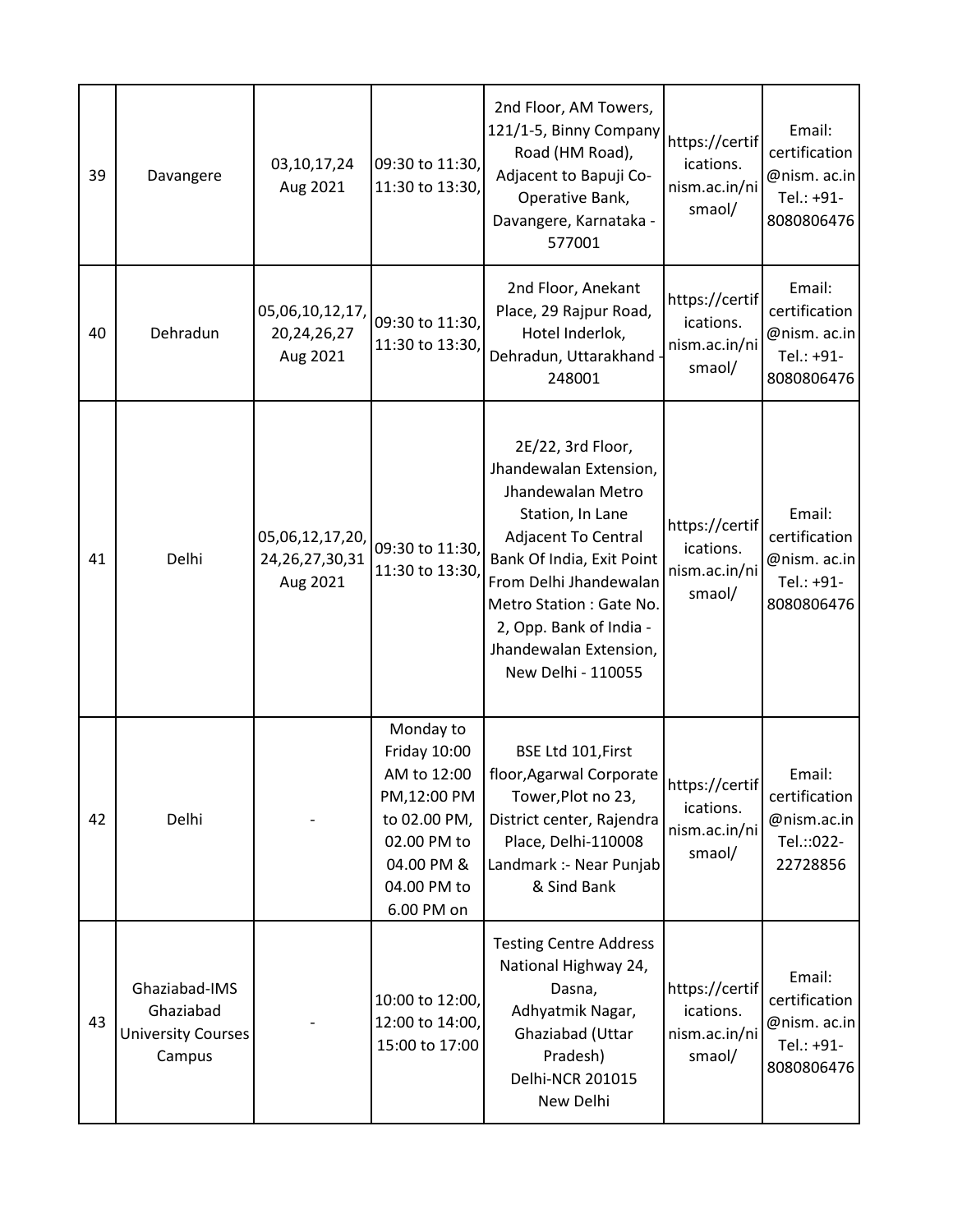| 44 | Deoghar    | 05,06 Aug 2021       | 09:30 to 11:30,<br>11:30 to 13:30,                 | 2nd Floor, Shop No-201,<br>Bhagwan Complex,<br>Shailbala Roy Road,<br>Near Bhagwan Talkies,<br>PS/PO - B, Deoghar,<br>Jharkhand-814112                         | https://certif<br>ications.<br>nism.ac.in/ni<br>smaol/ | Email:<br>certification<br>@nism. ac.in<br>Tel.: +91-<br>8080806476 |
|----|------------|----------------------|----------------------------------------------------|----------------------------------------------------------------------------------------------------------------------------------------------------------------|--------------------------------------------------------|---------------------------------------------------------------------|
| 45 | Dhanbad    | 20 Aug 2021          | 05,06,10,12,17, 09:30 to 11:30,<br>11:30 to 13:30, | Geeta Tower- 2nd Floor,<br>Karbala Road, Opp. Bada https://certif<br>Gurudwara, Bank More,<br>Landmark: Near Gujrati<br>School, Dhanbad,<br>Jharkhand - 826001 | ications.<br>nism.ac.in/ni<br>smaol/                   | Email:<br>certification<br>@nism. ac.in<br>Tel.: +91-<br>8080806476 |
| 46 | Dharamsala | 5-Aug-21             | 09:30 to 11:30,<br>11:30 to 13:30,                 | 302 - C, Civil Line,<br>Landmark - Near Center<br>Point Hotel, Tehsil<br>Dharamshala, Distt.<br>Kangra, Himachal<br>Pradesh - 176215                           | https://certif<br>ications.<br>nism.ac.in/ni<br>smaol/ | Email:<br>certification<br>@nism. ac.in<br>Tel.: +91-<br>8080806476 |
| 47 | Dhenkanal  | 5-Aug-21             | 09:30 to 11:30,<br>11:30 to 13:30,                 | Ground Floor, Muthoot<br>Finance Building, Kunja<br>Sahu Chowk, Ganesh<br>Bazar, Dhenkanal, Orissa<br>759001                                                   | https://certif<br>ications.<br>nism.ac.in/ni<br>smaol/ | Email:<br>certification<br>@nism. ac.in<br>Tel.: +91-<br>8080806476 |
| 48 | Dibrugarh  | 05,06,10 Aug<br>2021 | 09:30 to 11:30,<br>11:30 to 13:30,                 | 3rd Floor, B. Bagaria<br>Complex, Shani Mandir<br>Road, Opposite Shani<br>Mandir at Jhaluk Para<br>Road,<br>Dibrugarh, Assam -<br>786001                       | https://certif<br>ications.<br>nism.ac.in/ni<br>smaol/ | Email:<br>certification<br>@nism. ac.in<br>Tel.: +91-<br>8080806476 |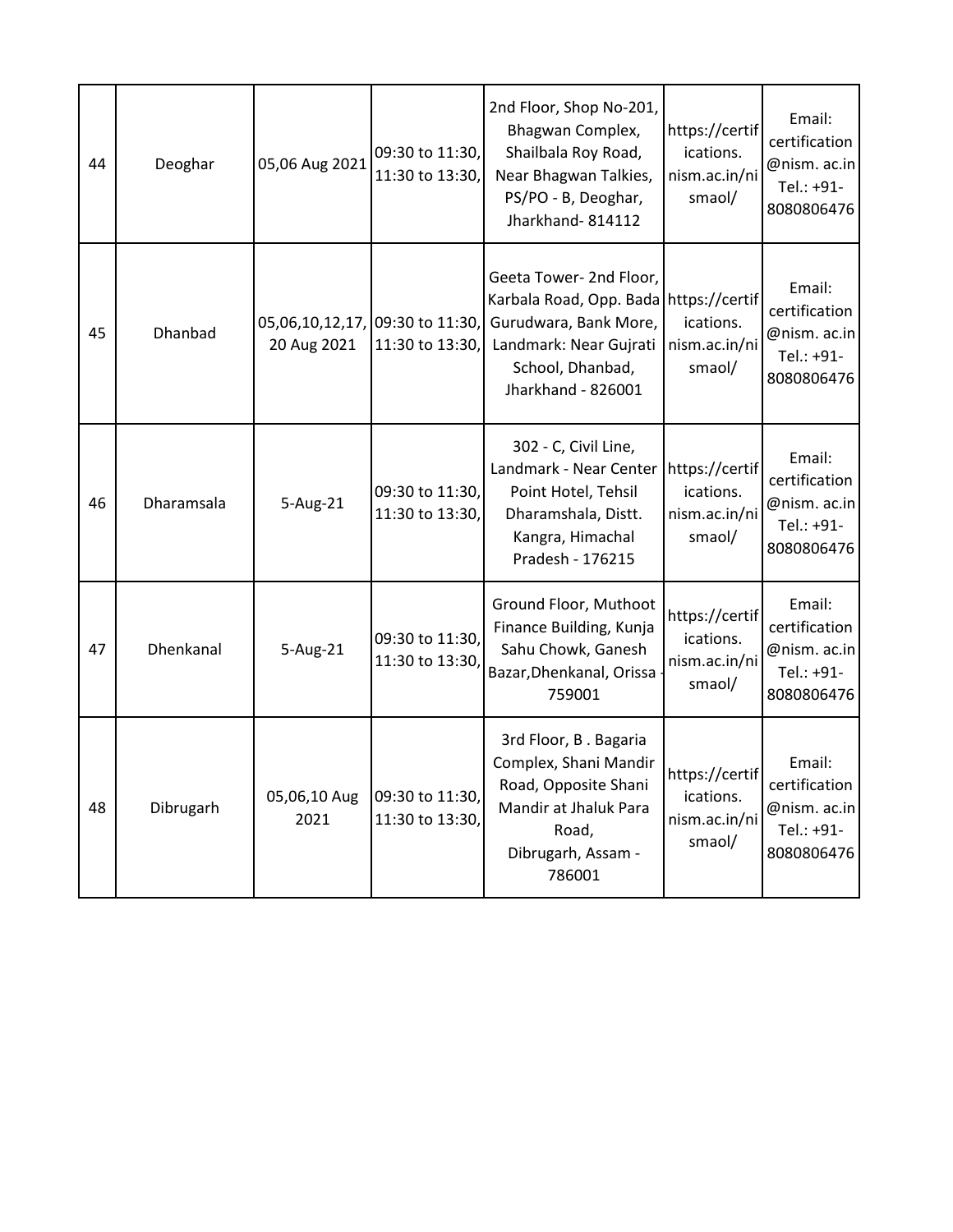| 49 | Dimapur   | 5-Aug-21                               | 09:30 to 11:30,<br>11:30 to 13:30, | 1st Floor, Dag No 1063,<br>Patta No 780, Ward No<br>6, Mouza 1, Eross Lane<br>(Zakiesatuo Road),<br>Green House Building,<br>Above Philips & Polycab,<br>Landmark Electronic and<br>Electricals, Dimapur,<br>Nagaland - 797112                                | https://certif<br>ications.<br>nism.ac.in/ni<br>smaol/ | Email:<br>certification<br>@nism. ac.in<br>Tel.: +91-<br>8080806476 |
|----|-----------|----------------------------------------|------------------------------------|---------------------------------------------------------------------------------------------------------------------------------------------------------------------------------------------------------------------------------------------------------------|--------------------------------------------------------|---------------------------------------------------------------------|
| 50 | Durgapur  | 05,10,12,17,20<br>24,26,27 Aug<br>2021 | 09:30 to 11:30,<br>11:30 to 13:30, | M.K. Plot - Plot No. 218,<br>2nd floor, Secon Lane,<br>Near - Anuradha cinema https://certif<br>Bus stop, Opposite<br>Radhalaya Lodge (Secon<br>Lane), Benachity,<br>Durgapur, West Bengal -<br>713213                                                        | ications.<br>nism.ac.in/ni<br>smaol/                   | Email:<br>certification<br>@nism. ac.in<br>Tel.: +91-<br>8080806476 |
| 51 | Faizabad  | 5-Aug-21                               | 11:30 to 13:30,                    | 1st Floor, 7/2/145A,<br>Gayatripuram Wazirganj<br>Japti, Near Prathamik<br>Vidyalaya Japti Nagar<br>09:30 to 11:30, (Fatehganj, Devkali Road<br>) Ladmark - M.K.<br>Gramodyog Vikas Evam<br>Prashikchan Samiti<br>Faizabad, Faizabad,<br>Uttar Pradesh-224001 | https://certif<br>ications.<br>nism.ac.in/ni<br>smaol/ | Email:<br>certification<br>@nism. ac.in<br>Tel.: +91-<br>8080806476 |
| 52 | Ferozepur | 05,12 Aug 2021                         | 09:30 to 11:30,<br>11:30 to 13:30  | Udham Singh Chowk,<br>Malwal Road, Opp Hotel<br>Sandeep & More Retail<br>Store, Ferozepur, Punjab<br>$-152002$                                                                                                                                                | https://certif<br>ications.<br>nism.ac.in/ni<br>smaol/ | Email:<br>certification<br>@nism. ac.in<br>Tel.: +91-<br>8080806476 |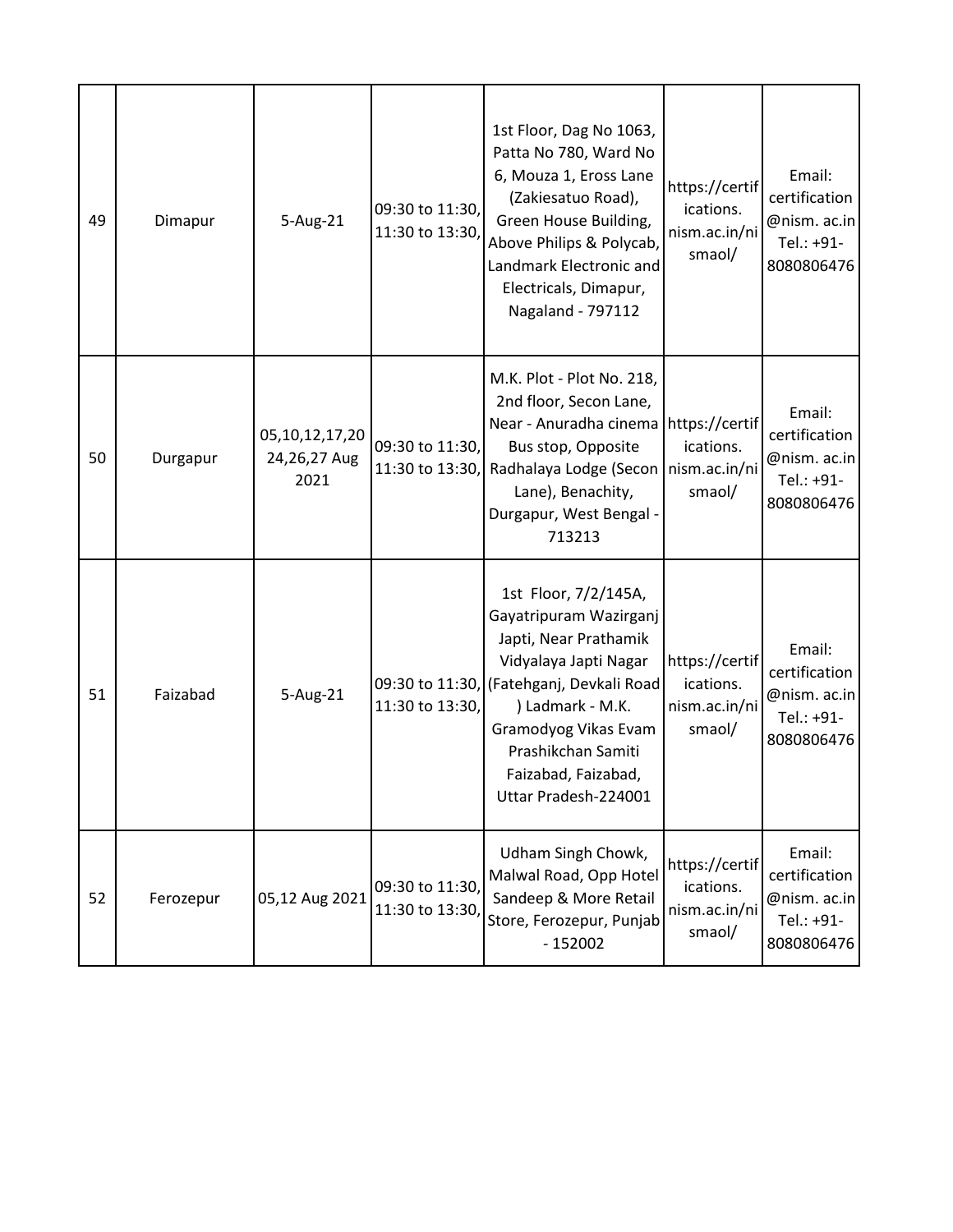| 53 | Gandhidham  | 03,10,17 Aug<br>2021                       | 09:30 to 11:30,<br>11:30 to 13:30, | <b>NSEIT Limited-</b><br>Gandhidham<br>Office No-12-C<br>Ground Floor, Green<br>Park Building,<br>Near: Aditya Indian Gas<br>Plot No: 113 & 114,<br>Sector No-8<br>Gandhidham<br>Gujarat 370201. | https://certif<br>ications.<br>nism.ac.in/ni<br>smaol/ | Email:<br>certification<br>@nism. ac.in<br>Tel.: +91-<br>8080806476 |
|----|-------------|--------------------------------------------|------------------------------------|--------------------------------------------------------------------------------------------------------------------------------------------------------------------------------------------------|--------------------------------------------------------|---------------------------------------------------------------------|
| 54 | Gandhinagar | 05, 10, 12, 17, 20<br>24,26,27 Aug<br>2021 | 09:30 to 11:30,<br>11:30 to 13:30, | Office No: 430-B, 4th<br>Floor, Supermall-1,<br>Infocity, Above: Hotel<br>Midway Residency, Near<br>Junior Science College,<br>Gandhinagar, Gujarat -<br>382007                                  | https://certif<br>ications.<br>nism.ac.in/ni<br>smaol/ | Email:<br>certification<br>@nism. ac.in<br>Tel.: +91-<br>8080806476 |
| 55 | Gaya        | 5-Aug-21                                   | 09:30 to 11:30,<br>11:30 to 13:30, | Maa Vaishno Complex,<br>Ground Floor,<br>Swarajpuri Road, Near<br>Mahavir School, Beside<br>ICICI ATM, In Campus of<br>Hotel Sky Lark, Gaya,<br>Bihar - 823001                                   | https://certif<br>ications.<br>nism.ac.in/ni<br>smaol/ | Email:<br>certification<br>@nism. ac.in<br>Tel.: +91-<br>8080806476 |
| 56 | Gorakhpur   | 05,10,12 Aug<br>2021                       | 09:30 to 11:30,<br>11:30 to 13:30, | Kundan Complex, House<br>No 73, 1st Floor,<br>Niyamat Chak, Beside<br>Sandhya Hotel, Near<br>Babina Hotel,<br>Gorakhpur, Uttar<br>Pradesh - 273001                                               | https://certif<br>ications.<br>nism.ac.in/ni<br>smaol/ | Email:<br>certification<br>@nism. ac.in<br>Tel.: +91-<br>8080806476 |
| 57 | Guna        | 06,20 Aug 2021                             | 09:30 to 11:30,<br>11:30 to 13:30, | Shop No 4 & 5, Guru<br>Kripa Complex, Mardan<br>Singh ki Badi, Near Bada<br>Pul, A.B. Road, Next to<br>Singh Tower, Guna,<br>Madhya Pradesh -<br>473001                                          | https://certif<br>ications.<br>nism.ac.in/ni<br>smaol/ | Email:<br>certification<br>@nism. ac.in<br>Tel.: +91-<br>8080806476 |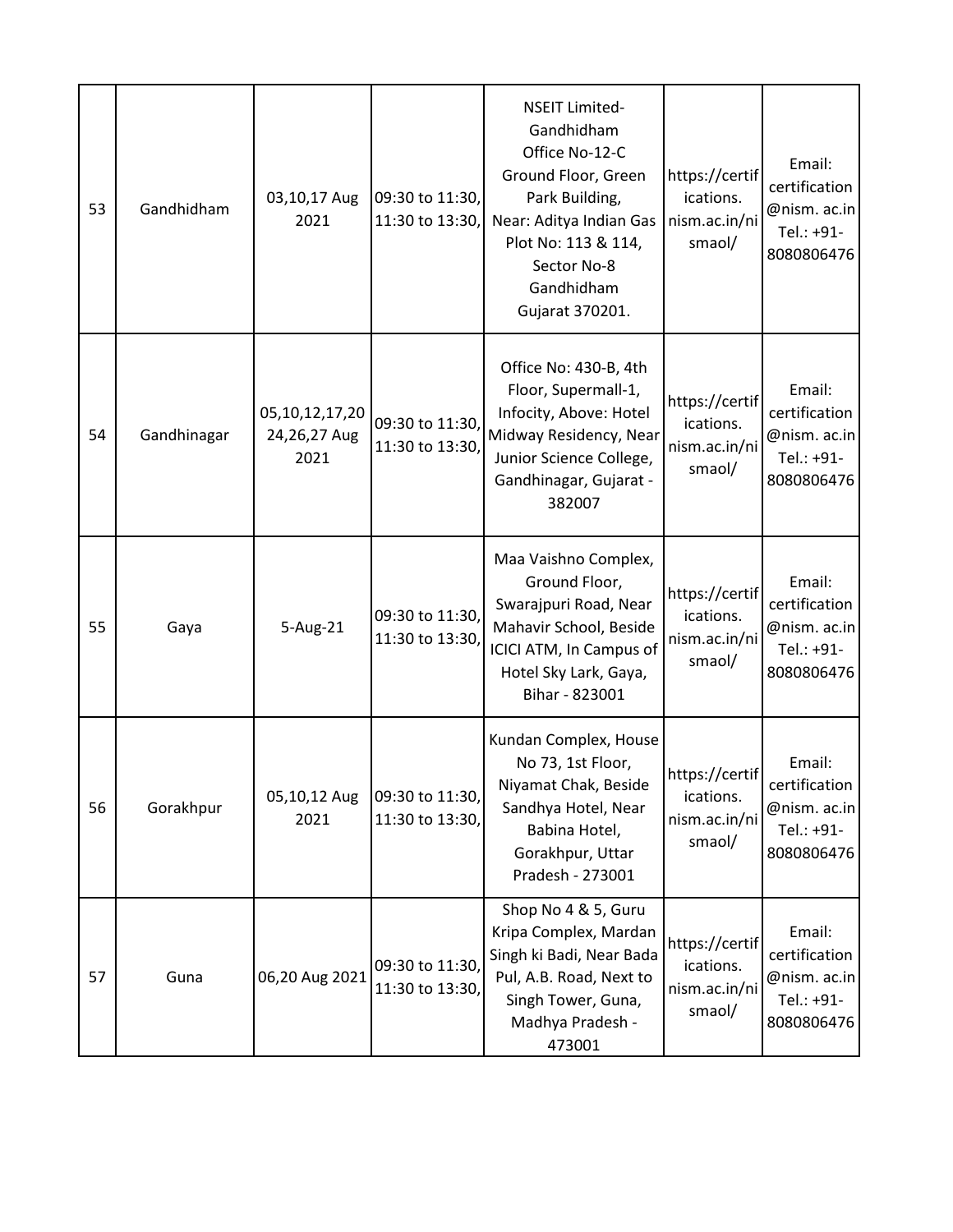| 58 | Guwahati   | 05, 10, 12, 17, 20<br>24,26,27 Aug<br>2021     | 09:30 to 11:30,<br>11:30 to 13:30, | 256, 2nd Floor, Radha<br>Bhavan, Seuji Path, R.G.<br>Baruah Road, Guwahati,<br>Assam - 781003                                                                          | https://certif<br>ications.<br>nism.ac.in/ni<br>smaol/ | Email:<br>certification<br>@nism. ac.in<br>Tel.: +91-<br>8080806476 |
|----|------------|------------------------------------------------|------------------------------------|------------------------------------------------------------------------------------------------------------------------------------------------------------------------|--------------------------------------------------------|---------------------------------------------------------------------|
| 59 | Gwalior    | 10,17,24 Aug<br>2021                           | 09:30 to 11:30,<br>11:30 to 13:30, | Affinity - 1st Floor, 139,<br>Kailash Vihar, City<br>Centre, Site No - 2,<br>Landmark - Behind Hotel<br>Sugar Palm, Gwalior,<br>Madhya Pradesh -<br>474002             | https://certif<br>ications.<br>nism.ac.in/ni<br>smaol/ | Email:<br>certification<br>@nism. ac.in<br>Tel.: +91-<br>8080806476 |
| 60 | Haldwani   | 10,17,24 Aug<br>2021                           | 09:30 to 11:30,<br>11:30 to 13:30, | Hall No 07, 4th Floor,<br>Sanwal & Chadda<br>Complex, Durga City<br>Center, Near Ashu<br>Sports Shop, Haldwani,<br>Uttarakhand - 263139                                | https://certif<br>ications.<br>nism.ac.in/ni<br>smaol/ | Email:<br>certification<br>@nism. ac.in<br>Tel.: +91-<br>8080806476 |
| 61 | Hazaribaug | 5-Aug-21                                       | 09:30 to 11:30,<br>11:30 to 13:30, | 3rd Floor, Vinayaka<br>Towers, Guru Govind<br>Singh Road, Ananda<br>Chowk, Above HDFC<br>Bank, Hazaribagh,<br>Jharkhand - 825301                                       | https://certif<br>ications.<br>nism.ac.in/ni<br>smaol/ | Email:<br>certification<br>@nism. ac.in<br>Tel.: +91-<br>8080806476 |
| 62 | Hissar     | 05,06,10,12,17, 09:30 to 11:30,<br>20 Aug 2021 | 11:30 to 13:30,                    | 1st Floor, DSB-32, Red<br>Square Market,<br><b>Commercial Urban</b><br>Estate I, Near Bank of<br>Baroda, Hissar, Haryana<br>$-125001$                                  | https://certif<br>ications.<br>nism.ac.in/ni<br>smaol/ | Email:<br>certification<br>@nism. ac.in<br>Tel.: +91-<br>8080806476 |
| 63 | Hoshiarpur | 05,06 Aug 2021                                 | 09:30 to 11:30,<br>11:30 to 13:30, | Behal Complex, 2nd<br>Floor - Session Chowk,<br>Land Mark-Opp Bal<br>Krishan Road, Above<br>Bank of Baroda, Beside<br>Bajaj Finance,<br>Hoshiarpur, Punjab -<br>146001 | https://certif<br>ications.<br>nism.ac.in/ni<br>smaol/ | Email:<br>certification<br>@nism. ac.in<br>Tel.: +91-<br>8080806476 |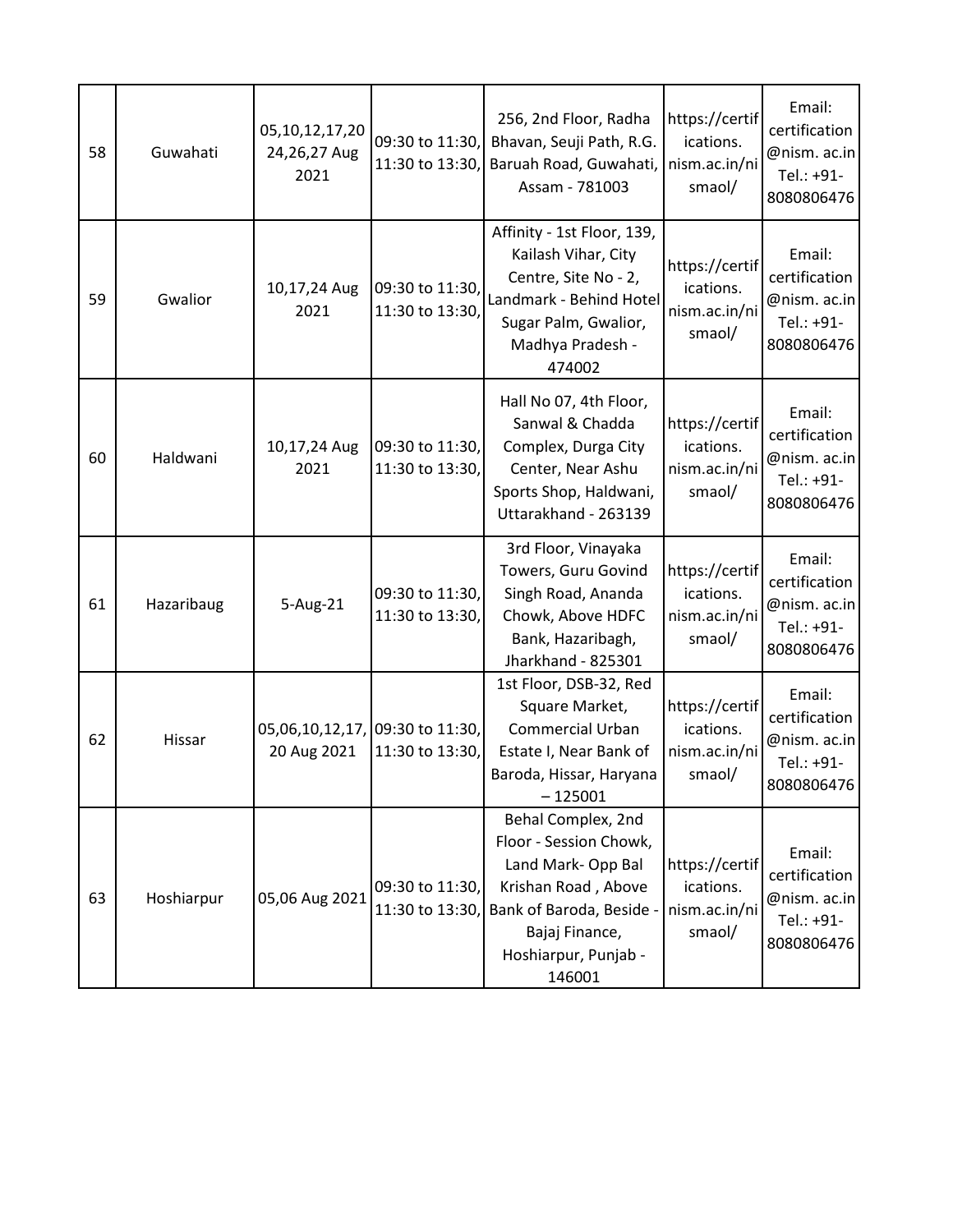| 64 | Howrah                        | 05,06 Aug 2021                                    | 09:30 to 11:30,<br>11:30 to 13:30,                               | Ground Floor, 37 Abhoy<br>Guha Road (Liluah),<br><b>Beside Sangvi Dance</b><br>Classes, Landmark -<br><b>Behind Sohanlal</b><br>Deoralia Balika<br>Vidyalaya, Howrah,<br>West Bengal - 711204 | https://certif<br>ications.<br>nism.ac.in/ni<br>smaol/ | Email:<br>certification<br>@nism. ac.in<br>Tel.: +91-<br>8080806476 |
|----|-------------------------------|---------------------------------------------------|------------------------------------------------------------------|-----------------------------------------------------------------------------------------------------------------------------------------------------------------------------------------------|--------------------------------------------------------|---------------------------------------------------------------------|
| 65 | Hubli                         |                                                   | 05,10,12,17,20 09:30 to 11:30,<br>24,26 Aug 2021 11:30 to 13:30, | <b>NSEIT Limited Hubli,</b><br>Office No 8, 1st Floor,<br>Vernekar Plaza,<br>Deshpande Nagar,<br>Above Reliance Fresh,<br>Hubli, Karnataka -<br>580029                                        | https://certif<br>ications.<br>nism.ac.in/ni<br>smaol/ | Email:<br>certification<br>@nism. ac.in<br>Tel.: +91-<br>8080806476 |
| 66 | Hyderabad                     | 05,06,10,12,20<br>24, 26, 27, 30, 31<br>Aug 2021  | 09:30 to 11:30,<br>11:30 to 13:30,                               | 403, 4th Floor, Moguls<br>Court, 5-9-60,<br>Basheerbagh, Above<br>Tribhovandas Bhimji<br>Zaveri, Adjacent To<br>Babukhan Estates, Next<br>To LB Stadium,<br>Hyderabad, Telangana-<br>500001   | https://certif<br>ications.<br>nism.ac.in/ni<br>smaol/ | Email:<br>certification<br>@nism. ac.in<br>Tel.: +91-<br>8080806476 |
| 67 | Imphal                        | 05,10 Aug 2021                                    | 09:30 to 11:30,<br>11:30 to 13:30,                               | Nongmeibung<br>Wangkheirakpam Leikai,<br>Imphal East, Near<br>Ananda Singh Academy,<br>Imphal, Manipur -<br>795005                                                                            | https://certif<br>ications.<br>nism.ac.in/ni<br>smaol/ | Email:<br>certification<br>@nism. ac.in<br>Tel.: +91-<br>8080806476 |
| 68 | Indore - Vijaynagar<br>Square | 05,06,10,17,20,<br>24, 26, 27, 30, 31<br>Aug 2021 | 09:30 to 11:30,<br>11:30 to 13:30,                               | Shagun Towers, 4th<br>Floor Room No: 413,<br>Vijaynagar Square,<br>Above APNA sweets,<br>Indore, Madhya Pradesh<br>$-452001$                                                                  | https://certif<br>ications.<br>nism.ac.in/ni<br>smaol/ | Email:<br>certification<br>@nism. ac.in<br>Tel.: +91-<br>8080806476 |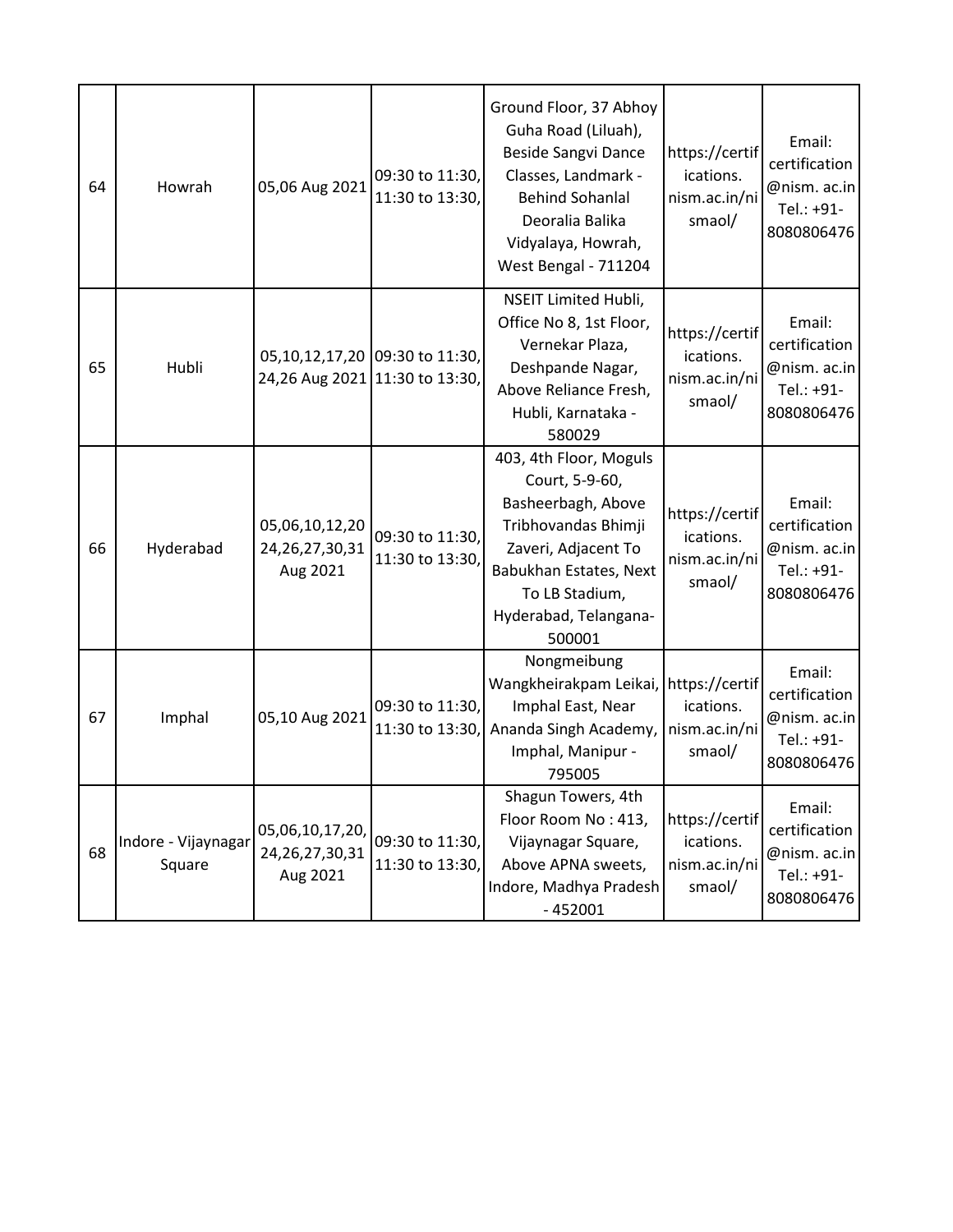| 69 | Indore-Lakshmi<br>Narain College of<br>Technology           |                      | 10:00 to 12:00,<br>12:00 to 14:00,<br>15:00 to 17:00 | <b>Testing Centre Address</b><br>Lakshmi Narain College<br>of Technology Indore,<br>Bhawarasala, Revati<br>Range, Behind SAIMS<br>Hospital Indore<br>Landmark- SAIMS(Shri<br>Aourbindo Institute of<br><b>Medical Science</b><br><b>Indore 453555</b><br>Madhya Pradesh | https://certif<br>ications.<br>nism.ac.in/ni<br>smaol/ | Email:<br>certification<br>@nism. ac.in<br>Tel.: +91-<br>8080806476 |
|----|-------------------------------------------------------------|----------------------|------------------------------------------------------|-------------------------------------------------------------------------------------------------------------------------------------------------------------------------------------------------------------------------------------------------------------------------|--------------------------------------------------------|---------------------------------------------------------------------|
| 70 | Indore-Prestige<br>Institute of<br>Management &<br>Research |                      | 10:00 to 12:00,<br>12:00 to 14:00,<br>15:00 to 17:00 | <b>Testing Centre Address</b><br>2, Education and Health<br>Centre,<br>Scheme 54,<br>Indore<br>Indore 452010<br>Madhya Pradesh                                                                                                                                          | https://certif<br>ications.<br>nism.ac.in/ni<br>smaol/ | Email:<br>certification<br>@nism. ac.in<br>Tel.: +91-<br>8080806476 |
| 71 | Jabalpur                                                    | 05,10,12 Aug<br>2021 | 09:30 to 11:30,<br>11:30 to 13:30,                   | 1st Floor - Oswal House<br>(Vidya Bhawan), Above<br>Oswal Skin Clinic, Doctor https://certif<br>Barat Road, Besides<br>Avtar Hotel, Near Russel   nism.ac.in/ni<br>Chowk, Napier Town,<br>Jabalpur, Madhya<br>Pradesh - 482001                                          | ications.<br>smaol/                                    | Email:<br>certification<br>@nism. ac.in<br>Tel.: +91-<br>8080806476 |
| 72 | Jaipur - New<br>Sanganare Road                              | 24 Aug 2021          | 05,06,10,17,20, 09:30 to 11:30,<br>11:30 to 13:30,   | 2nd Floor, Plot No-21,<br>Vivek Vihar, New<br>Sanganare Road,<br>Landmark- Near Vivek<br><b>Vihar Metro Station</b><br>Pillar No-89, Above P.L.<br>Bajaj Auto Showroom,<br>Jaipur, Rajasthan -<br>302019                                                                | https://certif<br>ications.<br>nism.ac.in/ni<br>smaol/ | Email:<br>certification<br>@nism. ac.in<br>Tel.: +91-<br>8080806476 |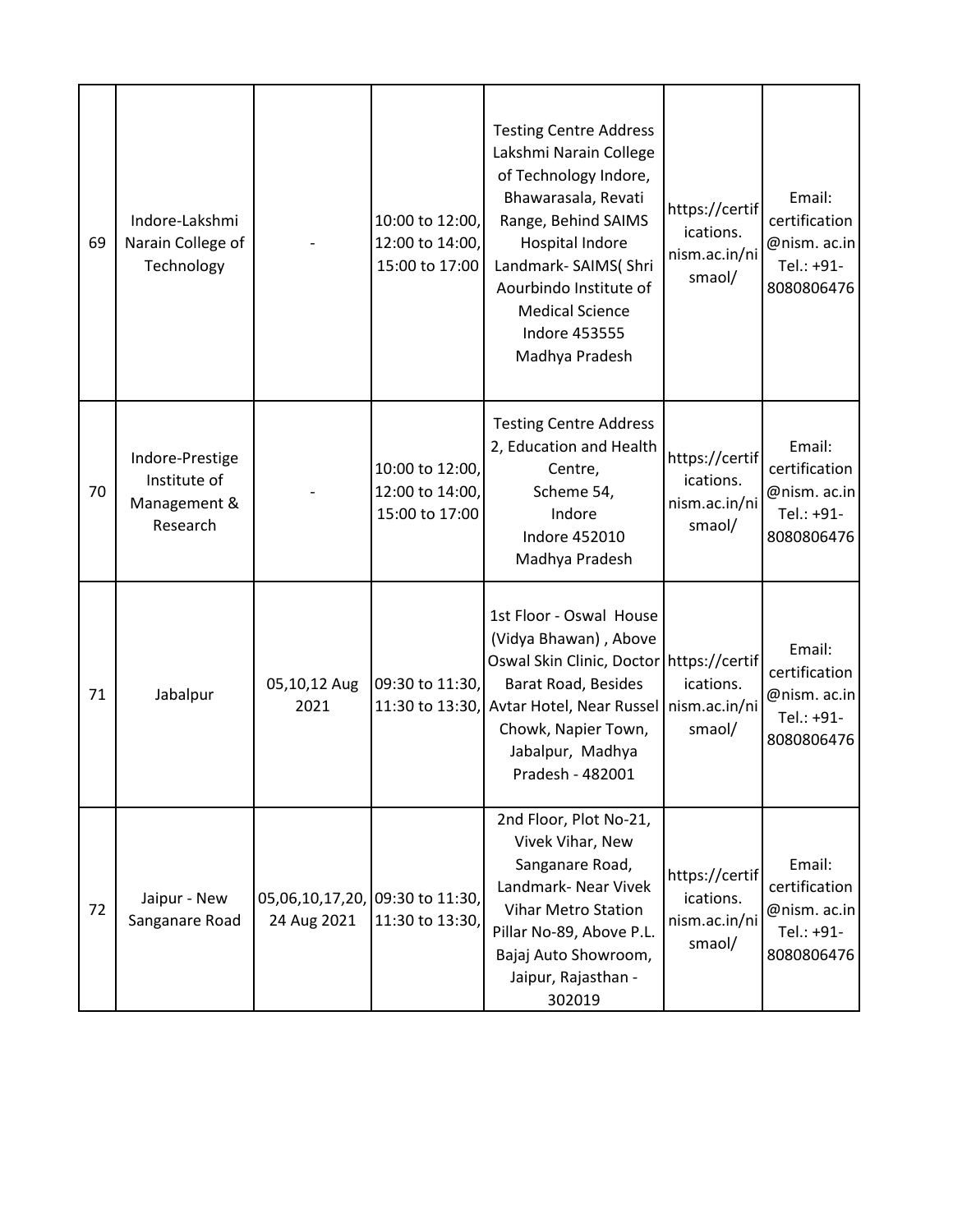| 73 | Jaipur -<br>Mansarovar -<br><b>NISM</b> |                         | 10:00 to 12:00,<br>12:00 to 14:00,<br>15:00 to 17:00 | <b>Testing Centre Address</b><br><b>Faculty of Management</b><br>Studies, Institute of<br><b>Rural Management</b><br>IIRM Campus, Sector 11,<br>Tagore Path, Agarwal<br>Farm<br>Mansarovar<br>Jaipur 302020<br>Rajasthan | https://certif<br>ications.<br>nism.ac.in/ni<br>smaol/ | Email:<br>certification<br>@nism. ac.in<br>Tel.: +91-<br>8080806476 |
|----|-----------------------------------------|-------------------------|------------------------------------------------------|--------------------------------------------------------------------------------------------------------------------------------------------------------------------------------------------------------------------------|--------------------------------------------------------|---------------------------------------------------------------------|
| 74 | Jalandhar                               | 24 Aug 2021             | 05,10,12,17,20 09:30 to 11:30,<br>11:30 to 13:30,    | 2nd Floor, Mohinder<br>Chambers, 92-93-94,<br>Rajinder Nagar Market,<br>Opp- New Court, Tehsil<br>Road, Above Universal<br>Travels, Jalandhar,<br>Punjab - 144001                                                        | https://certif<br>ications.<br>nism.ac.in/ni<br>smaol/ | Email:<br>certification<br>@nism. ac.in<br>Tel.: +91-<br>8080806476 |
| 75 | Jalgaon                                 | 03,10,17,24<br>Aug 2021 | 09:30 to 11:30,<br>11:30 to 13:30,                   | 20, Krishnashital, Vijay<br>Colony, Ganesh Colony<br>Chowk,<br>Near Maharashtra<br>Gramin Bank, Opp. Sai<br>Namkin,<br>Above Shree Namkin,<br>Jalgaon, Maharashtra -<br>425001                                           | https://certif<br>ications.<br>nism.ac.in/ni<br>smaol/ | Email:<br>certification<br>@nism. ac.in<br>Tel.: +91-<br>8080806476 |
| 76 | Jammu                                   | 05,10,12,17<br>Aug 2021 | 09:30 to 11:30,<br>11:30 to 13:30,                   | Lane No. 3, Mini Market,<br>1st Floor, Greater<br>Kailash, Landmark -<br>Above Sarveshwar Rice<br>Shop, Jammu, Jammu<br>and Kashmir - 180011                                                                             | https://certif<br>ications.<br>nism.ac.in/ni<br>smaol/ | Email:<br>certification<br>@nism. ac.in<br>Tel.: +91-<br>8080806476 |
| 77 | Jamnagar                                | 05,10,12,17<br>Aug 2021 | 09:30 to 11:30,<br>11:30 to 13:30,                   | Indraprastha, Office No.<br>252 & 253, 2nd Floor,<br>Near Pancheshwar<br>Tower, Jamnagar,<br>Gujarat - 361001                                                                                                            | https://certif<br>ications.<br>nism.ac.in/ni<br>smaol/ | Email:<br>certification<br>@nism. ac.in<br>Tel.: +91-<br>8080806476 |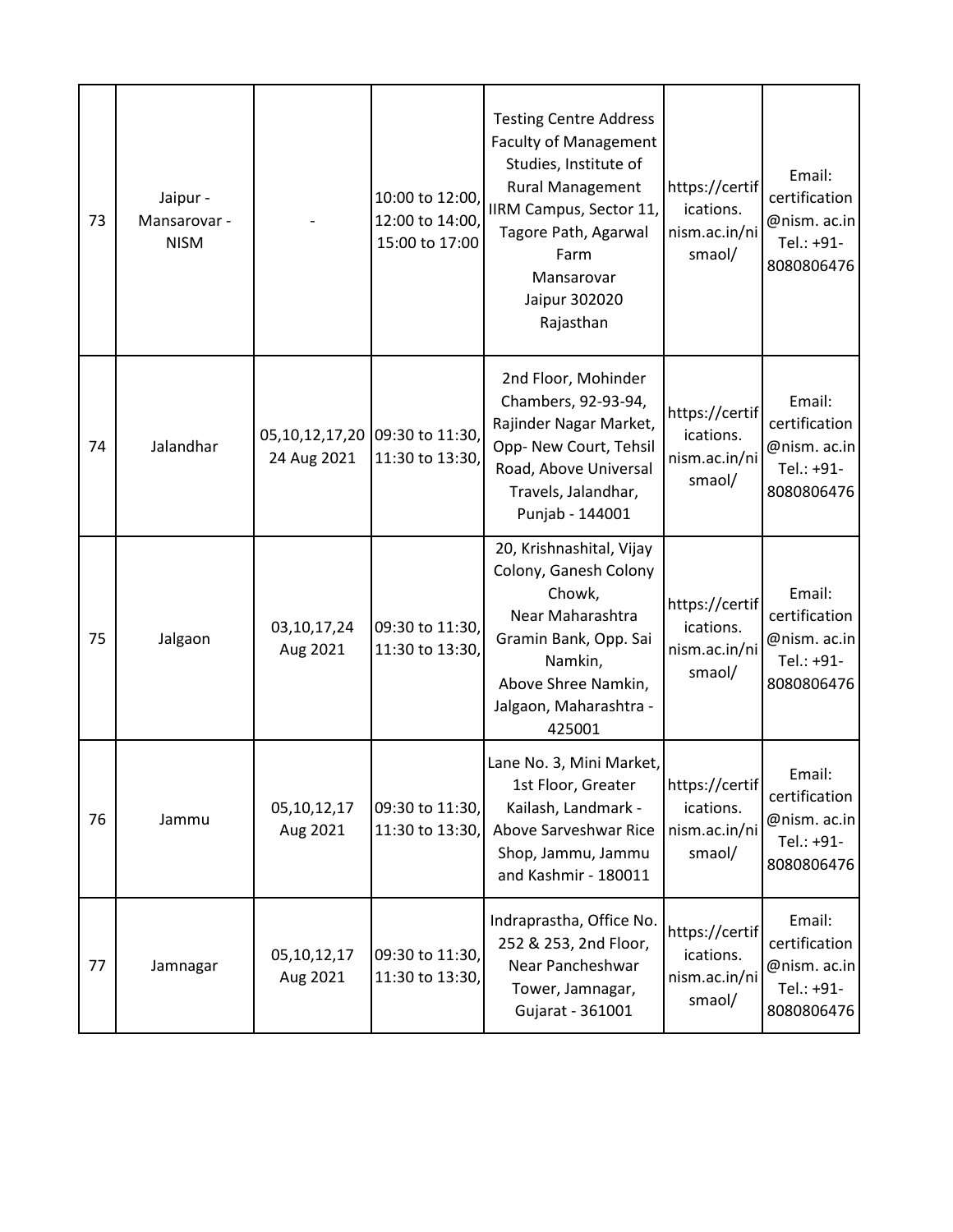| 78 | Jamshedpur | 10,17,24 Aug<br>2021    | 09:30 to 11:30,<br>11:30 to 13:30, | 2B, 2nd Floor, Bala<br>Prasad Tower, Holding<br>No 6, SB Shop Area,<br>Diagonal Area, Bistupur,<br>Near Dainik Bhaskar<br>Office, Jamshedpur,<br>Jharkhand - 831001                                                                                                                                    | https://certif<br>ications.<br>nism.ac.in/ni<br>smaol/ | Email:<br>certification<br>@nism. ac.in<br>Tel.: +91-<br>8080806476 |
|----|------------|-------------------------|------------------------------------|--------------------------------------------------------------------------------------------------------------------------------------------------------------------------------------------------------------------------------------------------------------------------------------------------------|--------------------------------------------------------|---------------------------------------------------------------------|
| 79 | Jeypore    | 3-Aug-21                | 09:30 to 11:30,<br>11:30 to 13:30, | First Floor, Plot No 287,<br>Christian Petta Square,<br>NH - 26, Landmark -<br>Above Dena Bank,<br>Jeypore, District -<br>Koraput, Odisha -<br>764001                                                                                                                                                  | https://certif<br>ications.<br>nism.ac.in/ni<br>smaol/ | Email:<br>certification<br>@nism. ac.in<br>Tel.: +91-<br>8080806476 |
| 80 | Jhansi     | 05,06,10 Aug<br>2021    | 09:30 to 11:30,<br>11:30 to 13:30, | NSEIT LTD, 2nd Floor,<br>863, Chaman Ganj, Sipri<br>Bazar, Near Police<br>Chowki, Landmark:<br>Opposite Chaman Ganj<br>Police Chowki, Jhansi,<br>Uttar Pradesh - 284003                                                                                                                                | https://certif<br>ications.<br>nism.ac.in/ni<br>smaol/ | Email:<br>certification<br>@nism. ac.in<br>Tel.: +91-<br>8080806476 |
| 81 | Jodhpur    | 05,10,12,17<br>Aug 2021 | 09:30 to 11:30,<br>11:30 to 13:30, | A-48, 2nd Floor,<br>Akhaliya Impact<br>Building, Akhaliya Vikas<br>Yojana, Near Canara<br><b>Bank Regional Office</b><br>Building, 200 meter<br>from Akhaliya Circle<br>towards Pratap nagar<br>Road, Landmark-<br>Adjacent to AXIS BANK,<br>Akhaliya Circle Branch,<br>Jodhpur, Rajasthan -<br>342008 | https://certif<br>ications.<br>nism.ac.in/ni<br>smaol/ | Email:<br>certification<br>@nism. ac.in<br>Tel.: +91-<br>8080806476 |
| 82 | Kadapa     | 06,20 Aug 2021          | 09:30 to 11:30,<br>11:30 to 13:30, | No. 3/168-5A-8, 1st<br>Floor, Opposite Royal<br>Enfield Workshop,<br>Chinna Chowk, Near Old<br><b>Bypass Circle, Madras</b><br>Road, Kadapa, Andhra<br>Pradesh - 516001                                                                                                                                | https://certif<br>ications.<br>nism.ac.in/ni<br>smaol/ | Email:<br>certification<br>@nism. ac.in<br>Tel.: +91-<br>8080806476 |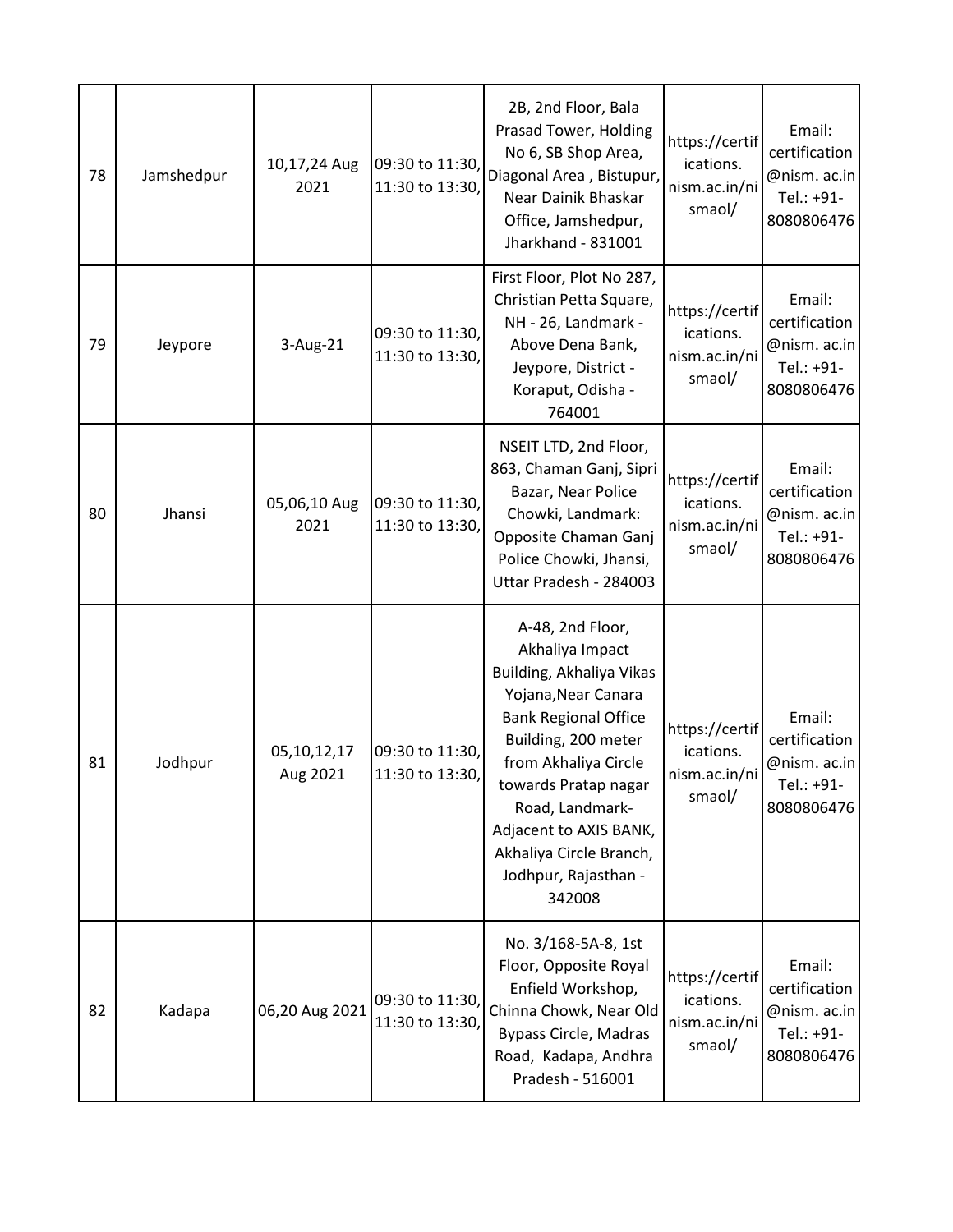| 83 | Kannur     | 24 Aug 2021                            | 05,10,12,17,20 09:30 to 11:30,<br>11:30 to 13:30, | 55L, 1st Floor, Madathil<br>Complex, Landmarks:<br>Above Canara Bank<br>(Cantonment Branch) &<br>Adjacent to UCO Bank,<br>Near S N Park, Kannur,<br>Kerala - 670001             | https://certif<br>ications.<br>nism.ac.in/ni<br>smaol/ | Email:<br>certification<br>@nism. ac.in<br>Tel.: +91-<br>8080806476 |
|----|------------|----------------------------------------|---------------------------------------------------|---------------------------------------------------------------------------------------------------------------------------------------------------------------------------------|--------------------------------------------------------|---------------------------------------------------------------------|
| 84 | Kanpur     | 05,10,12,17,20<br>24,26,27 Aug<br>2021 | 09:30 to 11:30,<br>11:30 to 13:30,                | 1st Floor, Sai Square, 45-<br>A, Bhargava Estate, Civil<br>Lines, Opp. Income Tax<br>Office, Near Kanpur<br>Court, Kanpur, Uttar<br>Pradesh - 208001                            | https://certif<br>ications.<br>nism.ac.in/ni<br>smaol/ | Email:<br>certification<br>@nism. ac.in<br>Tel.: +91-<br>8080806476 |
| 85 | Karimnagar | 05,10,12,17<br>Aug 2021                | 09:30 to 11:30,<br>11:30 to 13:30,                | H.No. 7-1-2017, SVN<br>Complex, Rear Side of<br>Old BIG C, Mankamma<br>Thota, Landmark -<br><b>Beside Two Town Police</b><br>Station, Karimnagar,<br>Telangana - 505001         | https://certif<br>ications.<br>nism.ac.in/ni<br>smaol/ | Email:<br>certification<br>@nism. ac.in<br>Tel.: +91-<br>8080806476 |
| 86 | Karnal     | 05,10,12,17,20<br>Aug 2021             | 09:30 to 11:30,<br>11:30 to 13:30,                | SCO - 213, 2nd Floor,<br>Above Parasram Stock<br>Broking, Opp. Bank of<br>Baroda, Sector 12,<br>Urban Estate, Karnal,<br>Haryana - 132001                                       | https://certif<br>ications.<br>nism.ac.in/ni<br>smaol/ | Email:<br>certification<br>@nism. ac.in<br>Tel.: +91-<br>8080806476 |
| 87 | Khammam    | 05,10 Aug 2021                         | 09:30 to 11:30,<br>11:30 to 13:30,                | Gannarapu Towers,<br>D.No. 2-2-32 & 33, First<br>Floor, Gandhi Chowk,<br>Above Indian Bank,<br>Khammam, Telangana -<br>507003                                                   | https://certif<br>ications.<br>nism.ac.in/ni<br>smaol/ | Email:<br>certification<br>@nism. ac.in<br>Tel.: +91-<br>8080806476 |
| 88 | Khandwa    | 03,10,17 Aug<br>2021                   | 09:30 to 11:30,<br>11:30 to 13:30,                | Shop No. 1, Ist Floor,<br><b>Shree Vallabh</b><br>Enterprises, TVS<br>Showroom, Opposite S<br>N College, Civil Lines,<br>Vaikunth Nagar,<br>Khandwa, Madhya<br>Pradesh - 450001 | https://certif<br>ications.<br>nism.ac.in/ni<br>smaol/ | Email:<br>certification<br>@nism. ac.in<br>Tel.: +91-<br>8080806476 |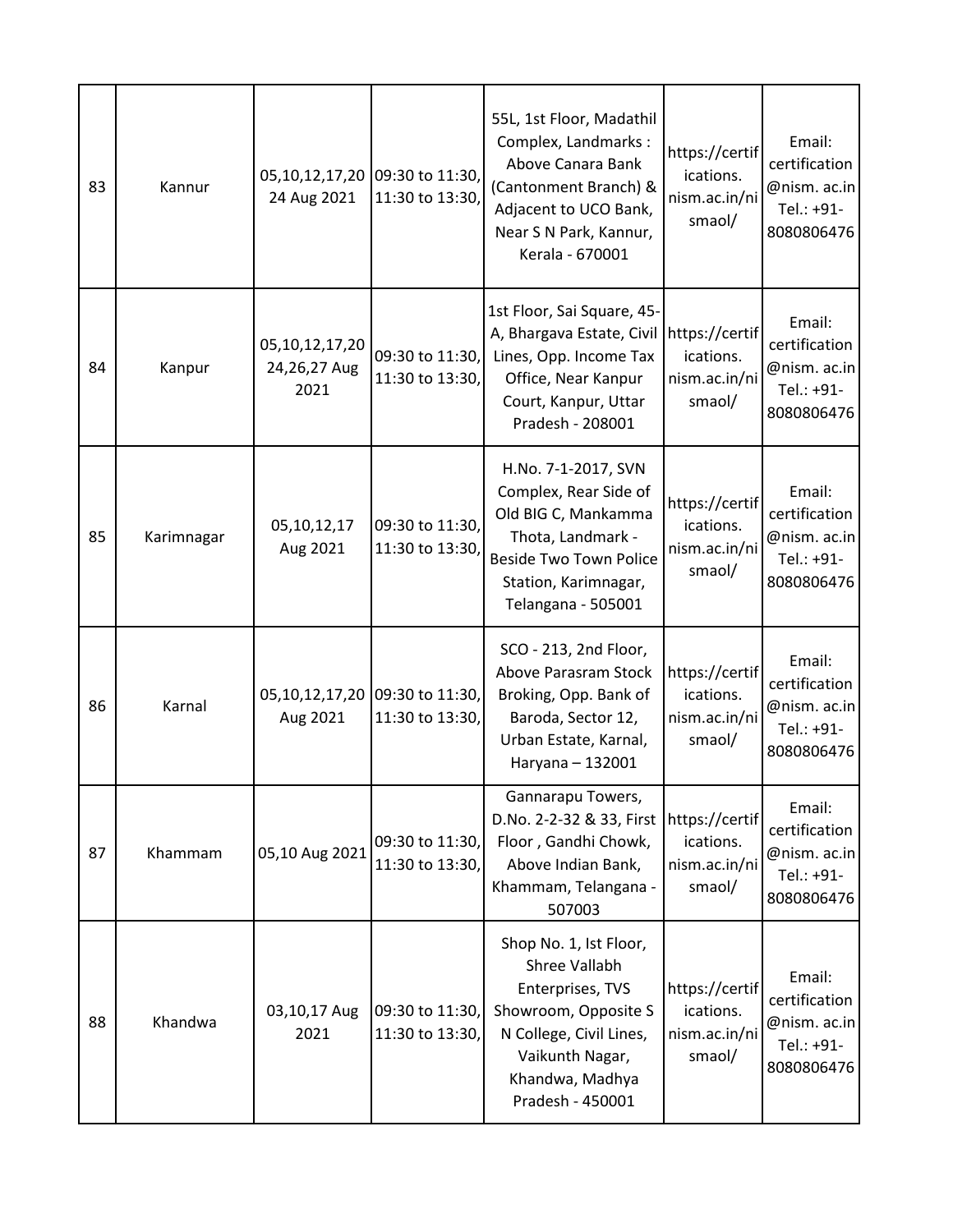| 89 | Kharagpur                                                 | 05,10 Aug 2021                             | 09:30 to 11:30,<br>11:30 to 13:30,                                                                                             | 1st Floor, M.S.Tower-II,<br>Atwal Estate, Beside HP<br>Petrol Pump, OT Road,<br>Opp. Kharagpur College,<br>Kharagpur, West Bengal<br>721305                                | https://certif<br>ications.<br>nism.ac.in/ni<br>smaol/ | Email:<br>certification<br>@nism. ac.in<br>Tel.: +91-<br>8080806476 |
|----|-----------------------------------------------------------|--------------------------------------------|--------------------------------------------------------------------------------------------------------------------------------|----------------------------------------------------------------------------------------------------------------------------------------------------------------------------|--------------------------------------------------------|---------------------------------------------------------------------|
| 90 | Kolhapur                                                  | 05, 10, 12, 17, 20<br>24,26,27 Aug<br>2021 | 09:30 to 11:30,<br>11:30 to 13:30,                                                                                             | Office No 309, 3rd Floor,<br>Matoshree Plaza, E-<br>Ward, Station Road,<br>Venus Corner, Opp<br>Venus Talkies, Kolhapur,<br>Maharashtra - 416002                           | https://certif<br>ications.<br>nism.ac.in/ni<br>smaol/ | Email:<br>certification<br>@nism. ac.in<br>Tel.: +91-<br>8080806476 |
| 91 | Kolkata                                                   | 05,06,10,17,20,<br>26,27,30,31<br>Aug 2021 | 09:30 to 11:30,<br>11:30 to 13:30,                                                                                             | 16 C, Bipin Pal Road,<br>Beside State Bank of<br>India Deshapriya Park<br>Branch, Opposite<br>Deshapriya Park,<br>Kolkata, West Bengal -<br>700026                         | https://certif<br>ications.<br>nism.ac.in/ni<br>smaol/ | Email:<br>certification<br>@nism. ac.in<br>Tel.: +91-<br>8080806476 |
| 92 | Kolkata - BBD<br>Bagh - Calcutta<br><b>Stock Exchange</b> |                                            | 10:00 to 12:00,<br>12:00 to 14:00,<br>14:00 to 16:00,<br>16:00 to 18:00                                                        | The Calcutta Stock<br>Exchange, 7, Lyons<br>Range, Ground Floor,<br>Kolkatta Landmark -<br>Behind Writer""s<br>Building and In front of<br>RBIKolkata 700001West<br>Bengal | https://certif<br>ications.<br>nism.ac.in/ni<br>smaol/ | Email:<br>certification<br>@nism. ac.in<br>Tel.: +91-<br>8080806476 |
| 93 | Kolkata                                                   |                                            | Monday to<br>Friday 10:00<br>AM to 12:00<br>PM,12:00 PM<br>to 02.00 PM,<br>02.00 PM to<br>04.00 PM &<br>04.00 PM to<br>6.00 PM | <b>BSE Limited, 22 Camac</b><br>Street, Block A, 1st<br>Floor, Kankaria Estates,<br>Elgin, Kolkata - 700016.                                                               | https://certif<br>ications.<br>nism.ac.in/ni<br>smaol/ | Email:<br>certification<br>@nism. ac.in<br>Tel.: +91-<br>8080806476 |
| 94 | Kollam                                                    | 24 Aug 2021                                | 05,10,12,17,20 09:30 to 11:30,<br>11:30 to 13:30,                                                                              | Sofia Complex, 2nd<br>Floor, Beach Road,<br><b>Behind Hanuman</b><br>Temple, Above DCS Flex<br>Printing, Kollam, Kerala -<br>691001                                        | https://certif<br>ications.<br>nism.ac.in/ni<br>smaol/ | Email:<br>certification<br>@nism. ac.in<br>Tel.: +91-<br>8080806476 |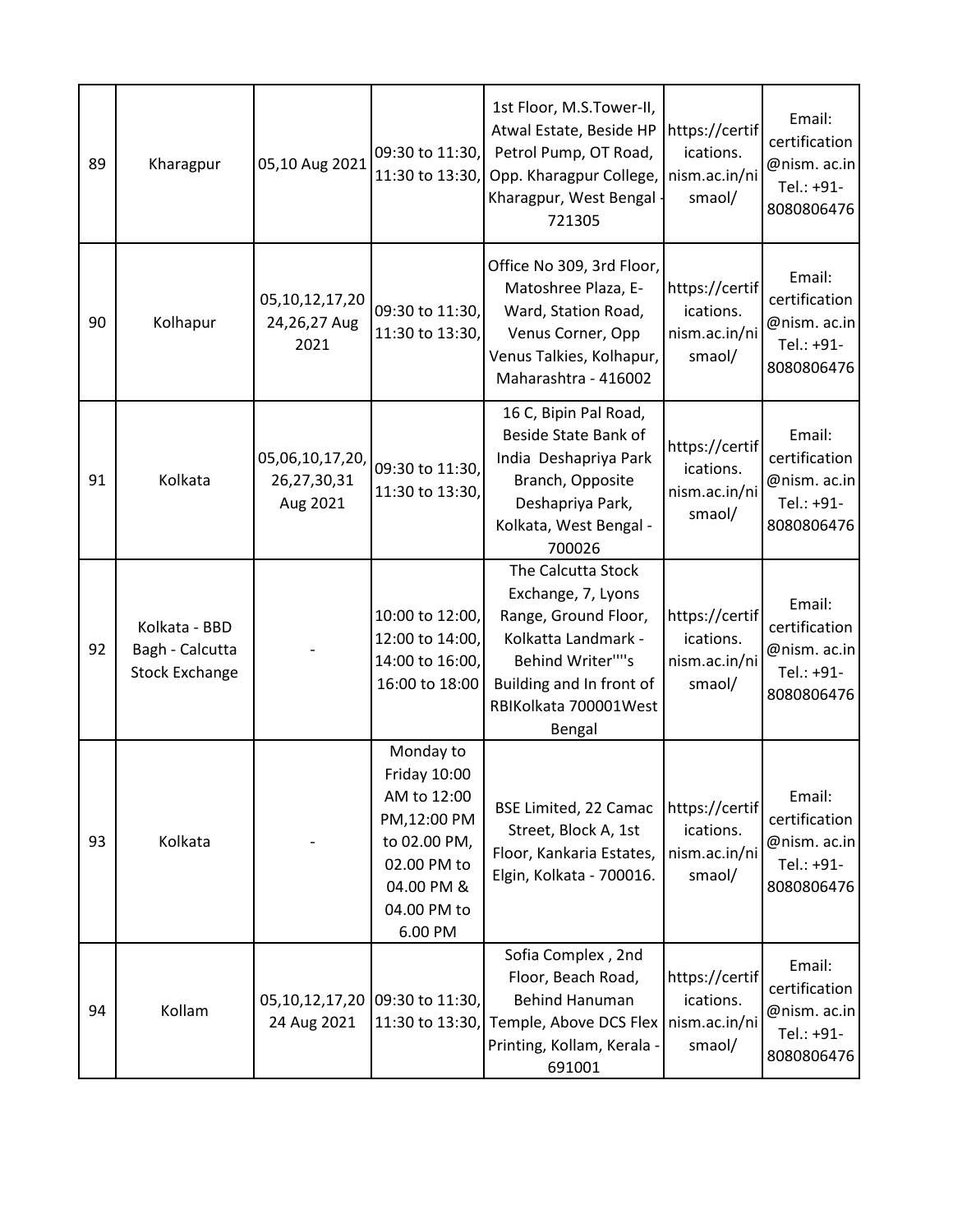| 95  | Kota         | 05,10,17,20<br>Aug 2021                       | 09:30 to 11:30,<br>11:30 to 13:30,                | Unit - 212-213, 3rd<br>floor, Shree Ram<br>Complex, Gumanpura<br>Main Road, Landmark -<br>Opp - Multipurpose<br>School, Kota, Rajasthan -<br>324006                                                                    | https://certif<br>ications.<br>nism.ac.in/ni<br>smaol/ | Email:<br>certification<br>@nism. ac.in<br>Tel.: +91-<br>8080806476 |
|-----|--------------|-----------------------------------------------|---------------------------------------------------|------------------------------------------------------------------------------------------------------------------------------------------------------------------------------------------------------------------------|--------------------------------------------------------|---------------------------------------------------------------------|
| 96  | Kottayam     | 10,17,24 Aug<br>2021                          | 09:30 to 11:30,<br>11:30 to 13:30,                | 1st Floor, Chandrathil<br>Building, Kizhakkethil<br>Lane, Behind Head Post<br>Office, Land mark: DD<br>drive Communication<br>Trophy shop, Opp Dr. P.<br>Sukumaran's Clinic,<br>Kottayam, Kerala -<br>686001           | https://certif<br>ications.<br>nism.ac.in/ni<br>smaol/ | Email:<br>certification<br>@nism. ac.in<br>Tel.: +91-<br>8080806476 |
| 97  | Krishnanagar | 05,10 Aug 2021                                | 09:30 to 11:30,<br>11:30 to 13:30,                | 1st Floor, 94/D.L. Roy<br>Road, Near Bejikhali<br>More, Above<br>Karunamoyee Mistanna<br>Bhandar, Nadia,<br>Krishnanagar, West<br>Bengal - 741101                                                                      | https://certif<br>ications.<br>nism.ac.in/ni<br>smaol/ | Email:<br>certification<br>@nism. ac.in<br>Tel.: +91-<br>8080806476 |
| 98  | Kurnool      | Aug 2021                                      | 05,10,12,17,20 09:30 to 11:30,<br>11:30 to 13:30, | Block No. 7, 3rd Floor,<br>Ucon Shopping, Opp.<br><b>APSRTC New Bus Stand,</b><br>Kurnool, Andhra<br>Pradesh - 518001                                                                                                  | https://certif<br>ications.<br>nism.ac.in/ni<br>smaol/ | Email:<br>certification<br>@nism. ac.in<br>Tel.: +91-<br>8080806476 |
| 99  | Lucknow      | 05,06,10,17,20,<br>24, 26, 27, 31<br>Aug 2021 | 09:30 to 11:30,<br>11:30 to 13:30,                | 1st Floor, 3/180A, Vinay<br>Khand, Vidhyak Puram,<br>Gomti Nagar, Lucknow,<br>Land-Mark - Opposite<br>Gate No. -3, TD Girls<br>inter college, Above -<br>Ayush Online<br>Examination Centre,<br>Uttar Pradesh - 226010 | https://certif<br>ications.<br>nism.ac.in/ni<br>smaol/ | Email:<br>certification<br>@nism. ac.in<br>Tel.: +91-<br>8080806476 |
| 100 | Ludhiana     | 05,10,17,20,24, 09:30 to 11:30,               | 26,27 Aug 2021 11:30 to 13:30,                    | 2nd Floor, S.S Tower,<br>Pratap Chowk, Above<br>Bank Of Baroda,<br>Ludhiana, Punjab -<br>141003                                                                                                                        | https://certif<br>ications.<br>nism.ac.in/ni<br>smaol/ | Email:<br>certification<br>@nism. ac.in<br>Tel.: +91-<br>8080806476 |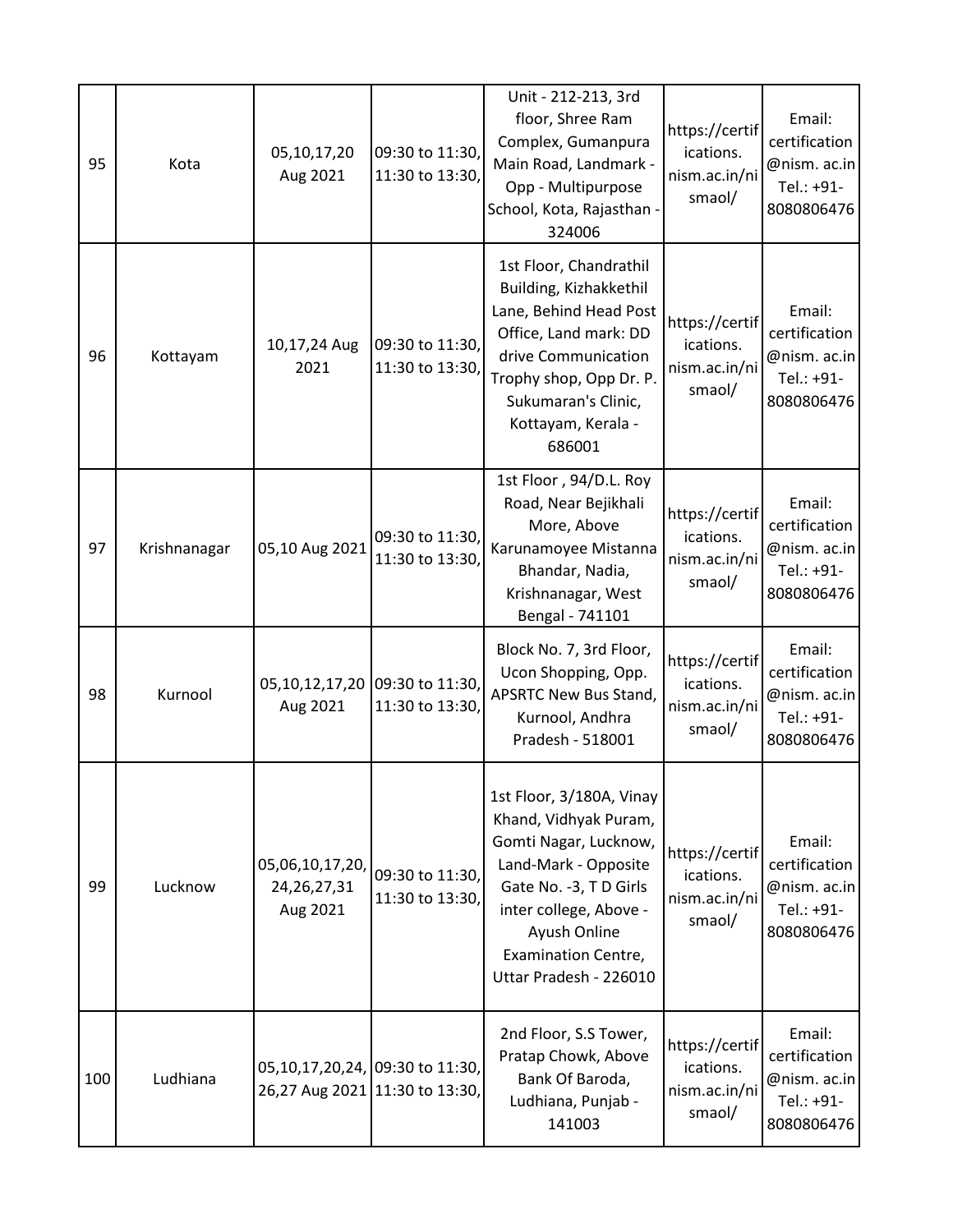| 101 | Madurai      | 05,06,10,12,17,<br>20,24,26 Aug<br>2021       | 09:30 to 11:30,<br>11:30 to 13:30, | Door Number 150-1,<br>Second Floor, Iyer<br>Bungalow, New Natham   https://certif<br>Road, Land Mark:<br>Above Bata Show Room,<br>Next to Reliance Smart<br>& ICICI Bank, Madurai,<br>Tamilnadu - 625014           | ications.<br>nism.ac.in/ni<br>smaol/                   | Email:<br>certification<br>@nism. ac.in<br>Tel.: +91-<br>8080806476 |
|-----|--------------|-----------------------------------------------|------------------------------------|--------------------------------------------------------------------------------------------------------------------------------------------------------------------------------------------------------------------|--------------------------------------------------------|---------------------------------------------------------------------|
| 102 | Mahabubnagar | 03,10,17,24<br>Aug 2021                       | 09:30 to 11:30,<br>11:30 to 13:30, | No. 1-10-8715/D&E,<br>Ground Floor, B.K.Reddy<br>Complex, Land Mark:<br>Near Samskruthi<br>Shopping Mall, NIIT<br>Building, New Town,<br>Mahabubnagar,<br>Telangana - 509001                                       | https://certif<br>ications.<br>nism.ac.in/ni<br>smaol/ | Email:<br>certification<br>@nism. ac.in<br>Tel.: +91-<br>8080806476 |
| 103 | Mandi        | 05,06 Aug 2021                                | 09:30 to 11:30,<br>11:30 to 13:30, | NSEIT Limited - Mandi:<br>2nd Floor, Building no.<br>332/11, Tarna Hill,<br>Landmark - Near Hawa<br>Mahal (Rain Shelter),<br>Tehsil Sadar, District<br>Mandi, Himachal<br>Pradesh - 175001                         | https://certif<br>ications.<br>nism.ac.in/ni<br>smaol/ | Email:<br>certification<br>@nism. ac.in<br>Tel.: +91-<br>8080806476 |
| 104 | Mandsaur     | 10,17,24 Aug<br>2021                          | 09:30 to 11:30,<br>11:30 to 13:30, | Tirupati Plaza, 3rd Floor,<br>Railway Station Road,<br>Carnival Cinemas<br>Building, Mandsaur,<br>Madhya Pradesh -<br>458001                                                                                       | https://certif<br>ications.<br>nism.ac.in/ni<br>smaol/ | Email:<br>certification<br>@nism. ac.in<br>Tel.: +91-<br>8080806476 |
| 105 | Mangalore    | 05,06,10,12,17,<br>20, 24, 26, 27<br>Aug 2021 | 09:30 to 11:30,<br>11:30 to 13:30, | No C-5, 1st floor,<br><b>Maximus Commercial</b><br>Complex, Light house<br>Hill Road, Opp KMC,<br>Hampanakatta, Next to<br>Hotel Nalpad Residency,<br>Near Hampanakatta<br>Circle, Manglore,<br>Karnataka - 575001 | https://certif<br>ications.<br>nism.ac.in/ni<br>smaol/ | Email:<br>certification<br>@nism. ac.in<br>Tel.: +91-<br>8080806476 |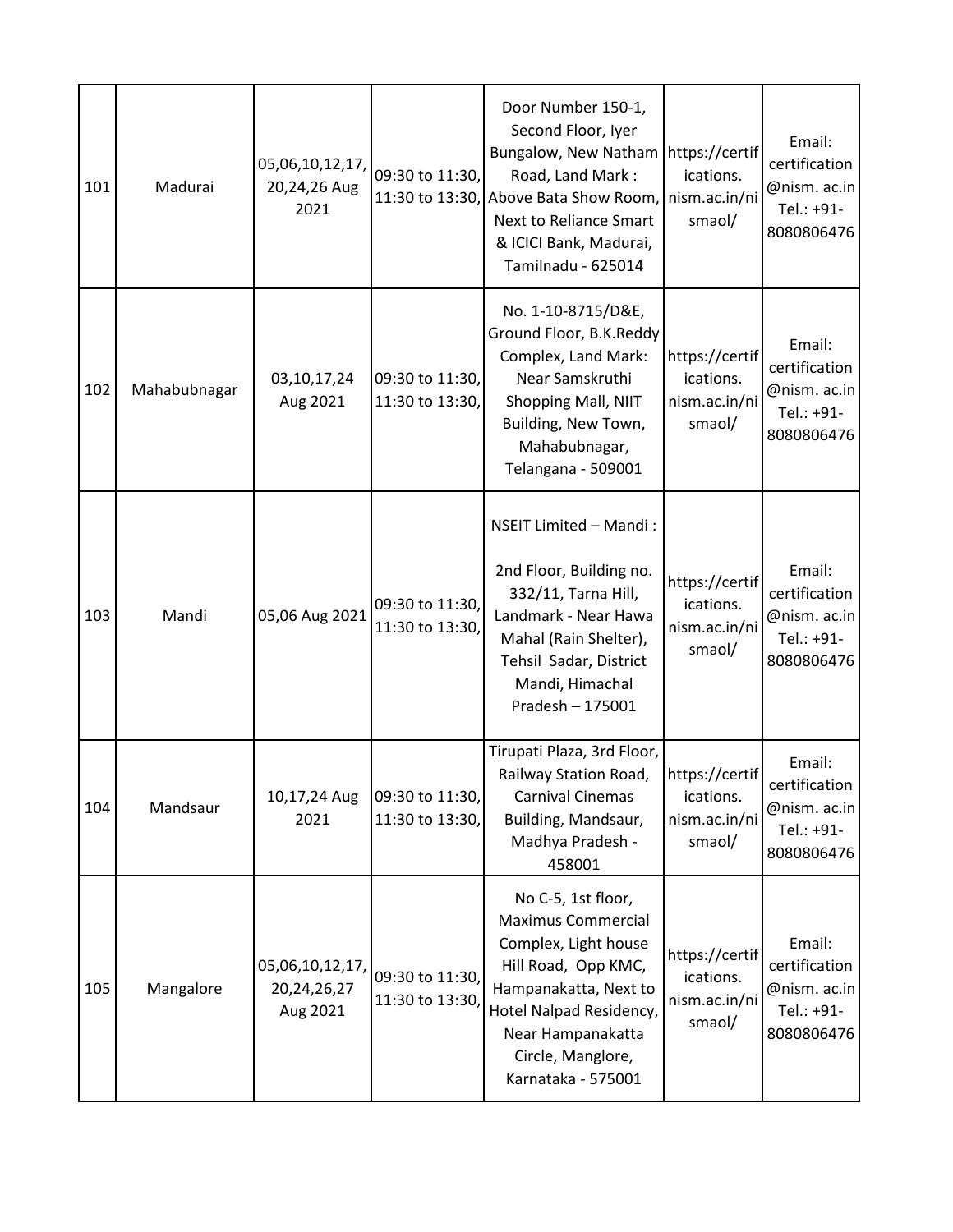| 106 | Meerut         | 05,06,10,17,20, 09:30 to 11:30,                          | 24,26 Aug 2021 11:30 to 13:30,     | IS-191, 2nd Floor, Aryan<br>Square, Shastri Nagar,<br>Near PVS Mall & UCO<br><b>Bank Above Luminous</b><br>Store, Meerut, Uttar<br>Pradesh - 250004                                           | https://certif<br>ications.<br>nism.ac.in/ni<br>smaol/ | Email:<br>certification<br>@nism. ac.in<br>Tel.: +91-<br>8080806476 |
|-----|----------------|----------------------------------------------------------|------------------------------------|-----------------------------------------------------------------------------------------------------------------------------------------------------------------------------------------------|--------------------------------------------------------|---------------------------------------------------------------------|
| 107 | Moradabad      | 05,06,10,17<br>Aug 2021                                  | 09:30 to 11:30,<br>11:30 to 13:30, | 1st Floor, Digi2liv<br>Complex, Opposite<br>Hotel Star View, Near<br>Mahamaya Samudayik<br>Kendra, Kashi Ram Gate,<br>Samrat Ashok Nagar,<br>Delhi Road, Moradabad,<br>Uttar Pradesh - 244001 | https://certif<br>ications.<br>nism.ac.in/ni<br>smaol/ | Email:<br>certification<br>@nism. ac.in<br>Tel.: +91-<br>8080806476 |
| 108 | Motihari       | 5-Aug-21                                                 | 09:30 to 11:30,<br>11:30 to 13:30, | 103, 1st Floor, Hazar<br>Jyoti Complex, Bank<br>Road, Adj to HDFC Bank,<br>Adj to ICICI Bank,<br>Motihari, Bihar - 845401                                                                     | https://certif<br>ications.<br>nism.ac.in/ni<br>smaol/ | Email:<br>certification<br>@nism. ac.in<br>Tel.: +91-<br>8080806476 |
| 109 | Mumbai-Andheri | 05,06,12,17,20,<br>26,27,30,31<br>Aug 2021               | 09:30 to 11:30,<br>11:30 to 13:30, | Trade Globe, Ground<br>Floor, Andheri-Kurla<br>Road, Andheri (E), Opp.<br>Hotel Vits / Apna Dhaba,<br>Behind Trade Star, J.B.<br>Nagar, Mumbai,<br>Maharashtra - 400059                       | https://certif<br>ications.<br>nism.ac.in/ni<br>smaol/ | Email:<br>certification<br>@nism. ac.in<br>Tel.: +91-<br>8080806476 |
| 110 | Mumbai - Vashi | 03,05,06,10,12,<br>13, 17, 20, 24, 26,<br>27,31 Aug 2021 | 10:00 to 12:00,<br>12:00 to 14:00  | NISM Testing Centre,<br>Ground Floor, NISM<br>Bhavan, Plot No.<br>82, Sector - 17, Near<br>HDFC Bank, Vashi, Navi<br>MumbaiMumbai<br>400703Maharashtra                                        | https://certif<br>ications.<br>nism.ac.in/ni<br>smaol/ | Email:<br>certification<br>@nism. ac.in<br>Tel.: +91-<br>8080806476 |
| 111 | Muzaffarpur    | 05,06,10 Aug<br>2021                                     | 09:30 to 11:30,<br>11:30 to 13:30, | 2nd Flr, Bhawani-<br>Vaibhav Complex,<br>Jaiswal Compound, Pani<br>Tanki Chowk, Club Road,<br>Mithanpura, Ramna,<br>Near Dainik Jagaran<br>Office, Muzaffarpur,<br>Bihar - 842002             | https://certif<br>ications.<br>nism.ac.in/ni<br>smaol/ | Email:<br>certification<br>@nism. ac.in<br>Tel.: +91-<br>8080806476 |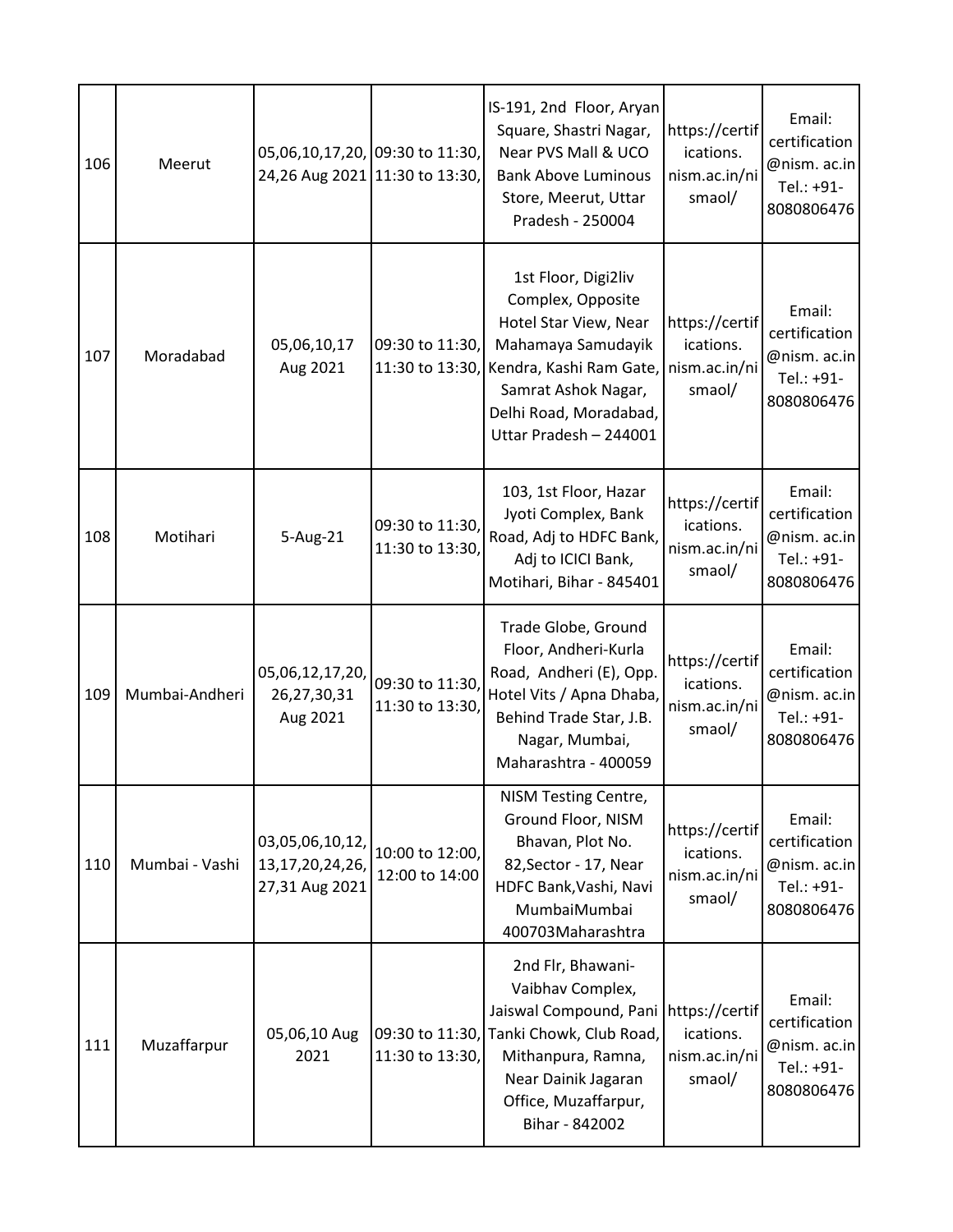| 112 | Mysore    | 05,06,10,12,17,<br>20,24,26 Aug<br>2021           | 09:30 to 11:30,<br>11:30 to 13:30, | No.193, Ist Floor, 'B'<br>Block, 10th Main Road,<br>J.P. Nagar, Opp.<br>Vidyaranyapuram Police<br>Station, Gobli Mara<br>Circle Bus Stop, Mysore,<br>Karnataka - 570008                                                          | https://certif<br>ications.<br>nism.ac.in/ni<br>smaol/ | Email:<br>certification<br>@nism. ac.in<br>Tel.: +91-<br>8080806476 |
|-----|-----------|---------------------------------------------------|------------------------------------|----------------------------------------------------------------------------------------------------------------------------------------------------------------------------------------------------------------------------------|--------------------------------------------------------|---------------------------------------------------------------------|
| 113 | Nagpur    | 05,06,10,17,20,<br>24, 26, 27, 30, 31<br>Aug 2021 | 09:30 to 11:30,<br>11:30 to 13:30, | Office No 146, 147 &<br>148, 1st Floor, Honey<br>Archana Complex,<br>Untkhana, Above<br>Raymond's Showroom,<br>Nagpur, Maharashtra -<br>440009                                                                                   | https://certif<br>ications.<br>nism.ac.in/ni<br>smaol/ | Email:<br>certification<br>@nism. ac.in<br>Tel.: +91-<br>8080806476 |
| 114 | Nanded    | 03,10 Aug 2021                                    | 09:30 to 11:30,<br>11:30 to 13:30, | 78, Ali Bhai Tower, 2nd<br>floor, Shivaji Nagar<br>Road, Next to Kothari<br>Complex, Nanded,<br>Maharashtra - 431602                                                                                                             | https://certif<br>ications.<br>nism.ac.in/ni<br>smaol/ | Email:<br>certification<br>@nism. ac.in<br>Tel.: +91-<br>8080806476 |
| 115 | Nashik    | 05,10,17,20,24, 09:30 to 11:30,                   |                                    | <b>NSEIT Limited - Nashik</b><br>Office No. 204, 2nd<br>Floor, PRERNA BUSINESS<br>HUB, OPPOSITE RAJA<br>26,27 Aug 2021 11:30 to 13:30, SHIVAJI MARGDARSHAN<br><b>KENDRA, TIDKE</b><br>COLONY, NASHIK,<br>MAHARASHTRA -<br>422005 | https://certif<br>ications.<br>nism.ac.in/ni<br>smaol/ | Email:<br>certification<br>@nism. ac.in<br>Tel.: +91-<br>8080806476 |
| 116 | Nizamabad | 03,10,17 Aug<br>2021                              | 09:30 to 11:30,<br>11:30 to 13:30, | B.No: 1-1-329, 1st<br>Floor, Sri Balaji Bhawan,<br>Vinayak Nagar, Above<br>Bank of India,<br>Hyderabad Road,<br>Nizamabad, Telangana -<br>503001                                                                                 | https://certif<br>ications.<br>nism.ac.in/ni<br>smaol/ | Email:<br>certification<br>@nism. ac.in<br>Tel.: +91-<br>8080806476 |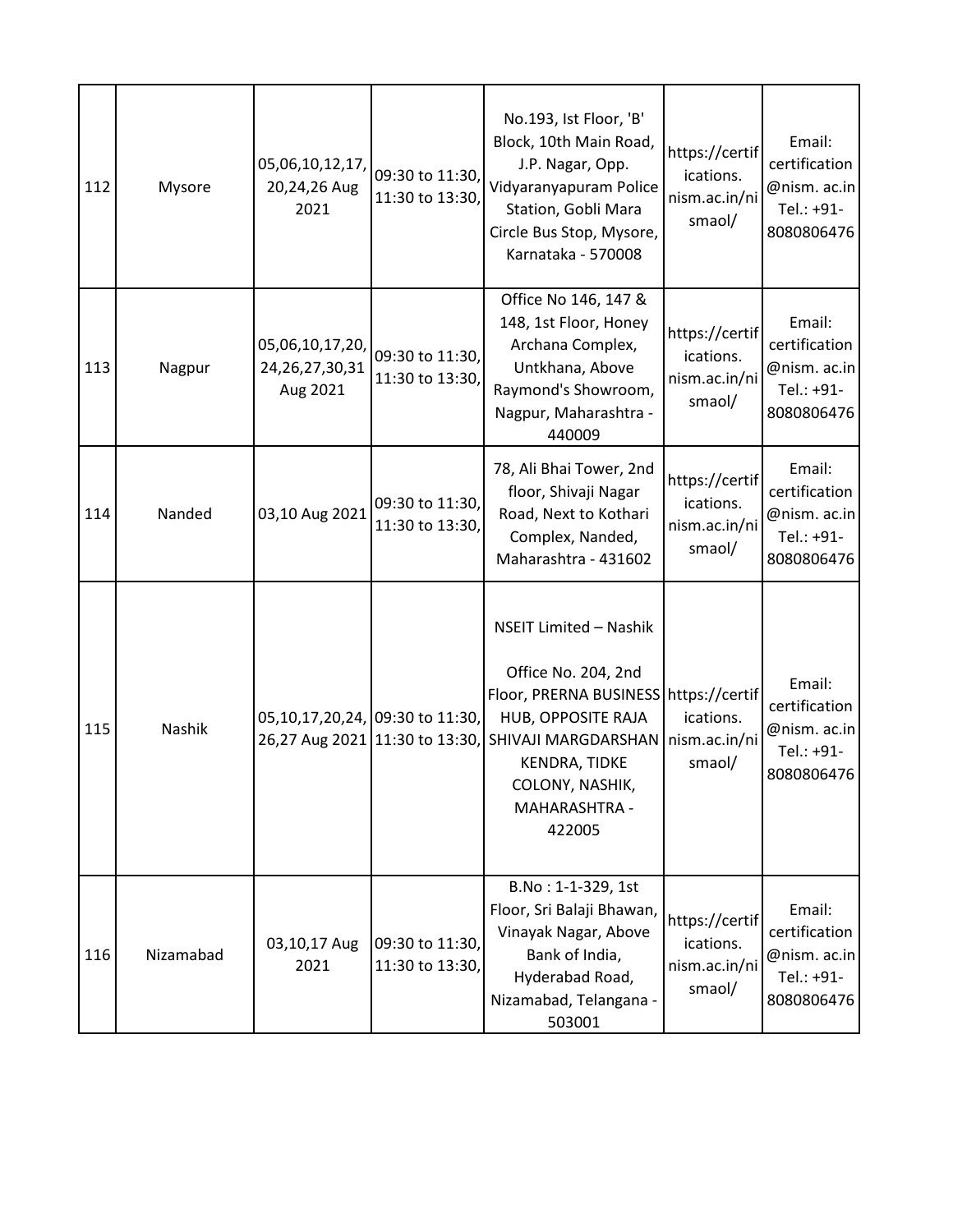| 117 | Ongole     | 06,20,27 Aug<br>2021                    | 09:30 to 11:30,<br>11:30 to 13:30,                | Guptas Square, Shop<br>No: 10, 4th Floor, A-<br>Block, 60 Feet Road,<br>Landmark - Adjacent to<br>Satyam Cinema Hall,<br>Ongole, Andhra Pradesh<br>532002                                    | https://certif<br>ications.<br>nism.ac.in/ni<br>smaol/ | Email:<br>certification<br>@nism. ac.in<br>Tel.: +91-<br>8080806476 |
|-----|------------|-----------------------------------------|---------------------------------------------------|----------------------------------------------------------------------------------------------------------------------------------------------------------------------------------------------|--------------------------------------------------------|---------------------------------------------------------------------|
| 118 | Palanpur   | 05,10 Aug 2021                          | 09:30 to 11:30,<br>11:30 to 13:30,                | 2nd Flr, Agarwal<br>Complex, Near Joravar<br>Palace Road, Above<br>Kotak Mahindra Bank,<br>Palanpur, Gujarat -<br>385001                                                                     | https://certif<br>ications.<br>nism.ac.in/ni<br>smaol/ | Email:<br>certification<br>@nism. ac.in<br>Tel.: +91-<br>8080806476 |
| 119 | Goa-Panjim | 05,06,10,17,20,<br>24,26,27 Aug<br>2021 | 09:30 to 11:30,<br>11:30 to 13:30,                | C-3, Third Floor, Sapana<br>Regency, Dr. Shirgaokar<br>Road, Above Oriental<br>Bank of Commerce, Off<br>18th June Road, Adj. to<br><b>Titan Sonata Show</b><br>Room, Panjim, Goa -<br>403001 | https://certif<br>ications.<br>nism.ac.in/ni<br>smaol/ | Email:<br>certification<br>@nism. ac.in<br>Tel.: +91-<br>8080806476 |
| 120 | Parbhani   | 06,20 Aug 2021                          | 09:30 to 11:30,<br>11:30 to 13:30,                | 486, Ostwal Complex,<br>1st Flr, Opp Collector<br>Office, Station Road,<br>Parbhani, Maharashtra -<br>431401                                                                                 | https://certif<br>ications.<br>nism.ac.in/ni<br>smaol/ | Email:<br>certification<br>@nism. ac.in<br>Tel.: +91-<br>8080806476 |
| 121 | Patiala    | Aug 2021                                | 05,06,10,17,20 09:30 to 11:30,<br>11:30 to 13:30, | B17/423, 1st Floor,<br>Lower Mall, Near Indian<br>Bank, Opp Polo Ground,<br>Near Modi College,<br>Patiala, Punjab - 147001                                                                   | https://certif<br>ications.<br>nism.ac.in/ni<br>smaol/ | Email:<br>certification<br>@nism. ac.in<br>Tel.: +91-<br>8080806476 |
| 122 | Patna      | 05,06,10,17,20,<br>24,26,27 Aug<br>2021 | 09:30 to 11:30,<br>11:30 to 13:30,                | 6th Floor, 603 - B,<br>Ashiana Tower,<br>Exhibition Road, South<br>of Gandhi Maidan,<br>Patna, Bihar - 800001                                                                                | https://certif<br>ications.<br>nism.ac.in/ni<br>smaol/ | Email:<br>certification<br>@nism. ac.in<br>Tel.: +91-<br>8080806476 |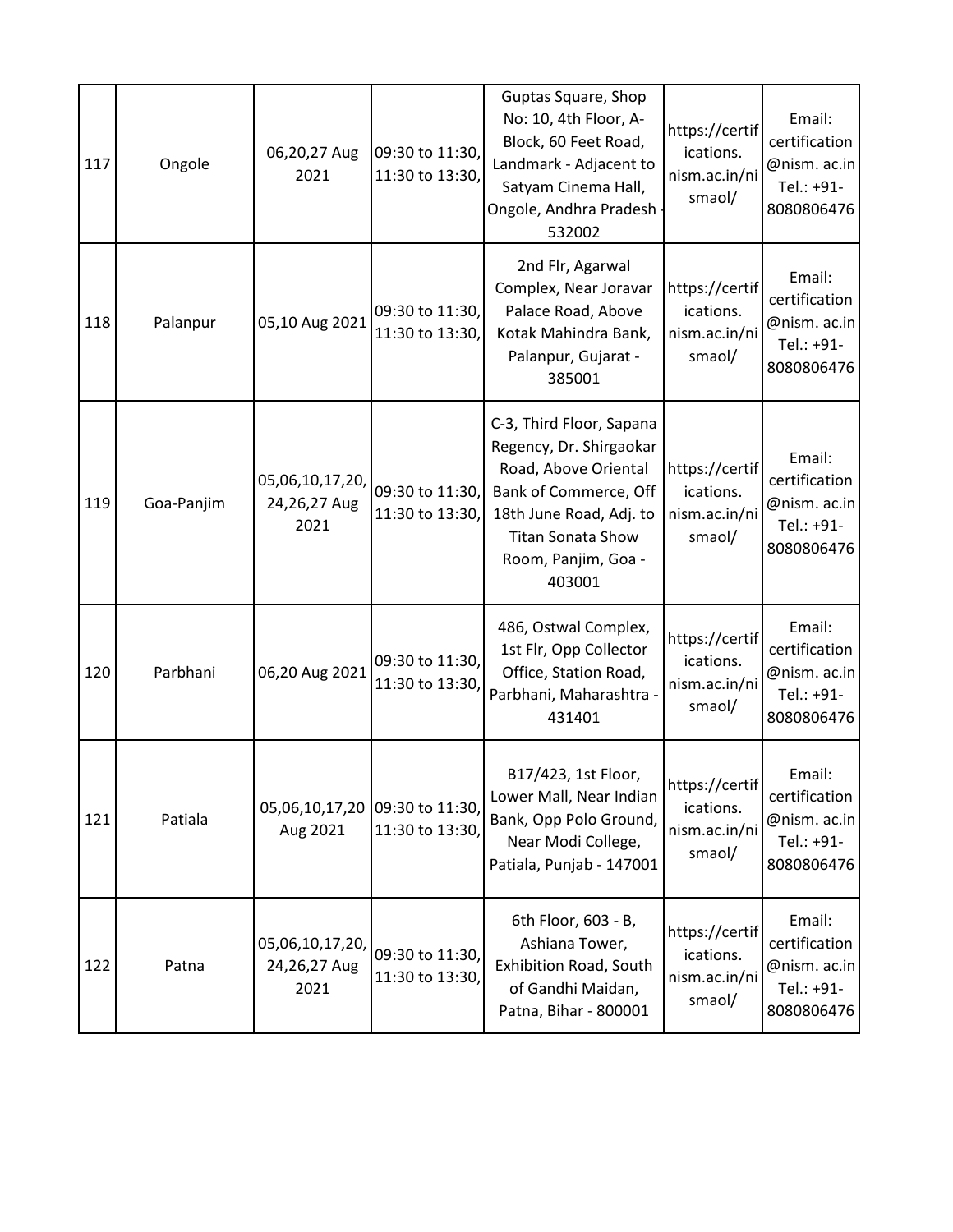| 123 | Pondicherry     | Aug 2021                                                          | 05,06,10,17,20 09:30 to 11:30,<br>11:30 to 13:30, | 1st Floor, No. 153,<br>Cuddalore Road,<br>Mudaliyarpet, Adj to<br>Mudaliyarpet Post<br>Office / Opp.<br><b>Mudaliyarpet Police</b><br>Station, Puducherry -<br>605004                             | https://certif<br>ications.<br>nism.ac.in/ni<br>smaol/ | Email:<br>certification<br>@nism. ac.in<br>Tel.: +91-<br>8080806476 |
|-----|-----------------|-------------------------------------------------------------------|---------------------------------------------------|---------------------------------------------------------------------------------------------------------------------------------------------------------------------------------------------------|--------------------------------------------------------|---------------------------------------------------------------------|
| 124 | Pune - Swargate | 05,06,10,17,20,<br>26,27,30,31<br>Aug 2021                        | 09:30 to 11:30,<br>11:30 to 13:30,                | 4th Floor, C-Block, Vega<br>Centre, Shankar Sheth<br>Road, Next to Income<br>Tax Office Swargate,<br>Pune, Maharashtra -<br>411042                                                                | https://certif<br>ications.<br>nism.ac.in/ni<br>smaol/ | Email:<br>certification<br>@nism. ac.in<br>Tel.: +91-<br>8080806476 |
| 125 | Raipur          | 05,06,10,12,17,<br>20, 24, 26, 27, 30,<br>31 Aug 2021             | 09:30 to 11:30,<br>11:30 to 13:30                 | House No - 47/2591, 1st<br>Floor, Civil Line, In front<br>of Central Bank Of India,<br>Raipur, Chhattisgarh -<br>492001                                                                           | https://certif<br>ications.<br>nism.ac.in/ni<br>smaol/ | Email:<br>certification<br>@nism. ac.in<br>Tel.: +91-<br>8080806476 |
| 126 | Rajahmundry     | 05,06,10,17,20, 09:30 to 11:30,<br>24,26 Aug 2021 11:30 to 13:30, |                                                   | 1st Floor, D. No. 45-1-<br>11, Main Road, Above<br>Tripura Silver Works,<br>Gorakshana Peta, Near<br>Padala Ramarao & Alluri<br>Seetarama Raju Statue,<br>Rajahmundry, Andhra<br>Pradesh - 533101 | https://certif<br>ications.<br>nism.ac.in/ni<br>smaol/ | Email:<br>certification<br>@nism. ac.in<br>Tel.: +91-<br>8080806476 |
| 127 | Rajkot          | 05,06,10,12,17,<br>20, 24, 26, 27<br>Aug 2021                     | 09:30 to 11:30,<br>11:30 to 13:30,                | Office No 412, Alap - B,<br>4th Floor, Limbda<br>Chowk, Opp. Shastri<br>Maidan, Rajkot, Gujarat -<br>360001                                                                                       | https://certif<br>ications.<br>nism.ac.in/ni<br>smaol/ | Email:<br>certification<br>@nism. ac.in<br>Tel.: +91-<br>8080806476 |
| 128 | Ranchi          | 05,06,10,17,20,<br>24,26,27 Aug<br>2021                           | 09:30 to 11:30,<br>11:30 to 13:30,                | Unit No. 402, 4th Floor,<br>Estate Plaza, Near<br>Kantatoli Chowk, Behind<br>Mangal Tower, Ranchi,<br>Jharkhand - 834001                                                                          | https://certif<br>ications.<br>nism.ac.in/ni<br>smaol/ | Email:<br>certification<br>@nism. ac.in<br>Tel.: +91-<br>8080806476 |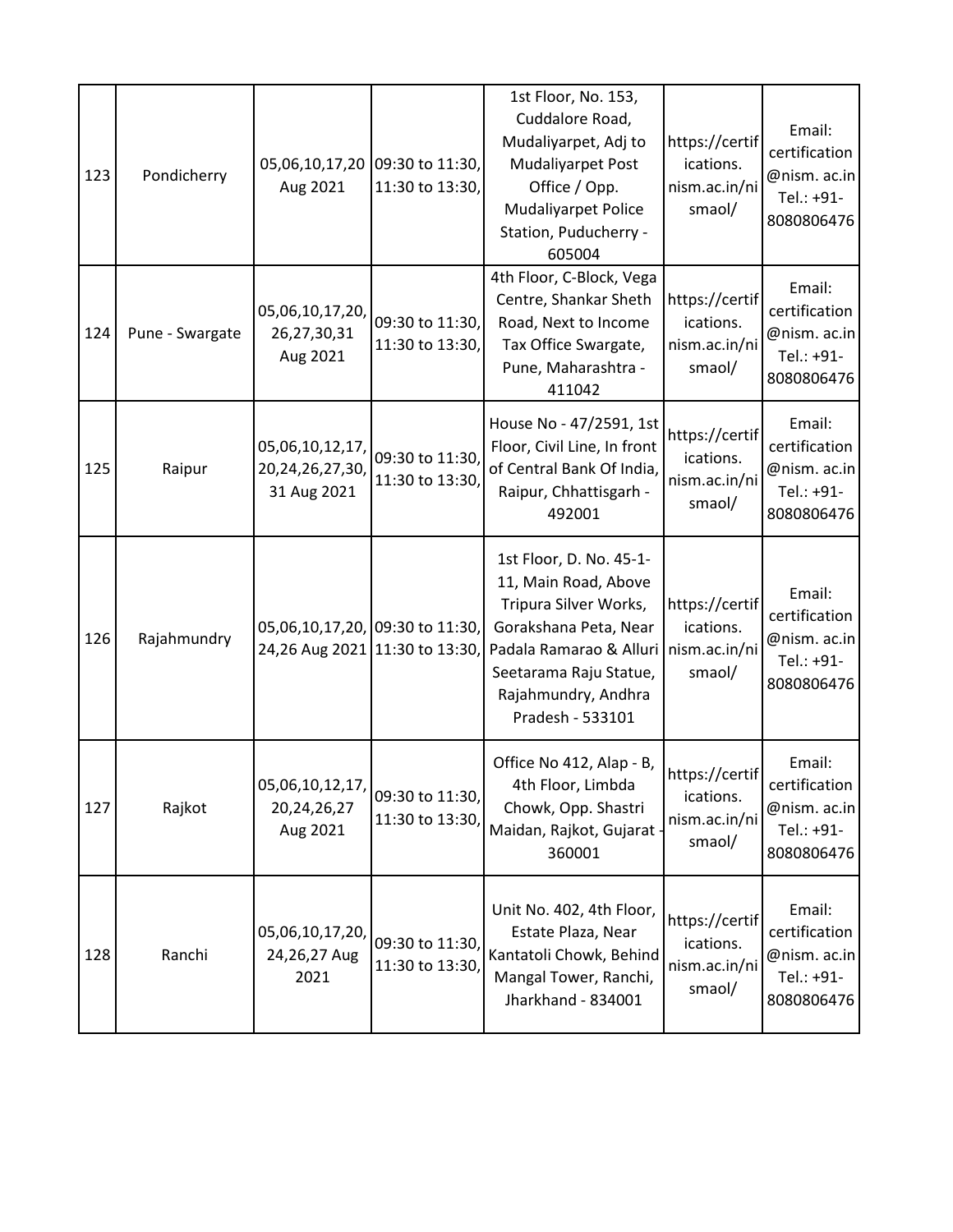| 129 | Rewa     | 05,06,10 Aug<br>2021                    | 09:30 to 11:30,<br>11:30 to 13:30,                | Second Floor, John<br>Tower, Phase -1, College<br>Road, Near College<br>Chowraha, Rewa,<br>Madhya Pradesh -<br>486001                                                              | https://certif<br>ications.<br>nism.ac.in/ni<br>smaol/ | Email:<br>certification<br>@nism. ac.in<br>Tel.: +91-<br>8080806476 |
|-----|----------|-----------------------------------------|---------------------------------------------------|------------------------------------------------------------------------------------------------------------------------------------------------------------------------------------|--------------------------------------------------------|---------------------------------------------------------------------|
| 130 | Rewari   | Aug 2021                                | 05,06,10,12,17 09:30 to 11:30,<br>11:30 to 13:30, | Shop No. - 102, First<br>Floor, Brass Market,<br>Landmark: Near Canara<br><b>Bank - Brass Market</b><br>Branch, Rewari, Haryana<br>$-123401$                                       | https://certif<br>ications.<br>nism.ac.in/ni<br>smaol/ | Email:<br>certification<br>@nism. ac.in<br>Tel.: +91-<br>8080806476 |
| 131 | Rohtak   | 05,06,10 Aug<br>2021                    | 09:30 to 11:30,<br>11:30 to 13:30,                | 2nd Floor, Naraina<br>Complex, Chhotu Ram<br>Kothi, Civil Road,<br>Rohtak, Haryana -<br>124001                                                                                     | https://certif<br>ications.<br>nism.ac.in/ni<br>smaol/ | Email:<br>certification<br>@nism. ac.in<br>Tel.: +91-<br>8080806476 |
| 132 | Rourkela | 03,10 Aug 2021                          | 09:30 to 11:30,<br>11:30 to 13:30,                | D-17, 1st Floor, Koel<br>Nagar, Above Canara<br>Bank, Rourkela, Odisha<br>769014                                                                                                   | https://certif<br>ications.<br>nism.ac.in/ni<br>smaol/ | Email:<br>certification<br>@nism. ac.in<br>Tel.: +91-<br>8080806476 |
| 133 | Sagar    | 03,10 Aug 2021                          | 09:30 to 11:30,<br>11:30 to 13:30,                | 1st Floor, Yadav<br>Building, 6, Civil Line,<br>Landmark - Near Hotel<br>Vardan, Sagar, Madhya<br>Pradesh - 470001                                                                 | https://certif<br>ications.<br>nism.ac.in/ni<br>smaol/ | Email:<br>certification<br>@nism. ac.in<br>Tel.: +91-<br>8080806476 |
| 134 | Saharsa  | 5-Aug-21                                | 09:30 to 11:30,<br>11:30 to 13:30,                | 1st Floor, Deo Market,<br>Purab Bazzar, VIP Road,<br>Near Saharsa College,<br>Saharsa, Bihar - 852201                                                                              | https://certif<br>ications.<br>nism.ac.in/ni<br>smaol/ | Email:<br>certification<br>@nism. ac.in<br>Tel.: +91-<br>8080806476 |
| 135 | Salem    | 05,06,10,17,20,<br>24,26,27 Aug<br>2021 | 09:30 to 11:30,<br>11:30 to 13:30,                | 1st Floor, SLS Towers,<br>No. 68, Cherry Road,<br>Hasthampatty, Near<br>Vasantham Super<br>Market and Above Star<br>Union Dai Chi Life<br>insurance, Salem, Tamil<br>Nadu - 636007 | https://certif<br>ications.<br>nism.ac.in/ni<br>smaol/ | Email:<br>certification<br>@nism. ac.in<br>Tel.: +91-<br>8080806476 |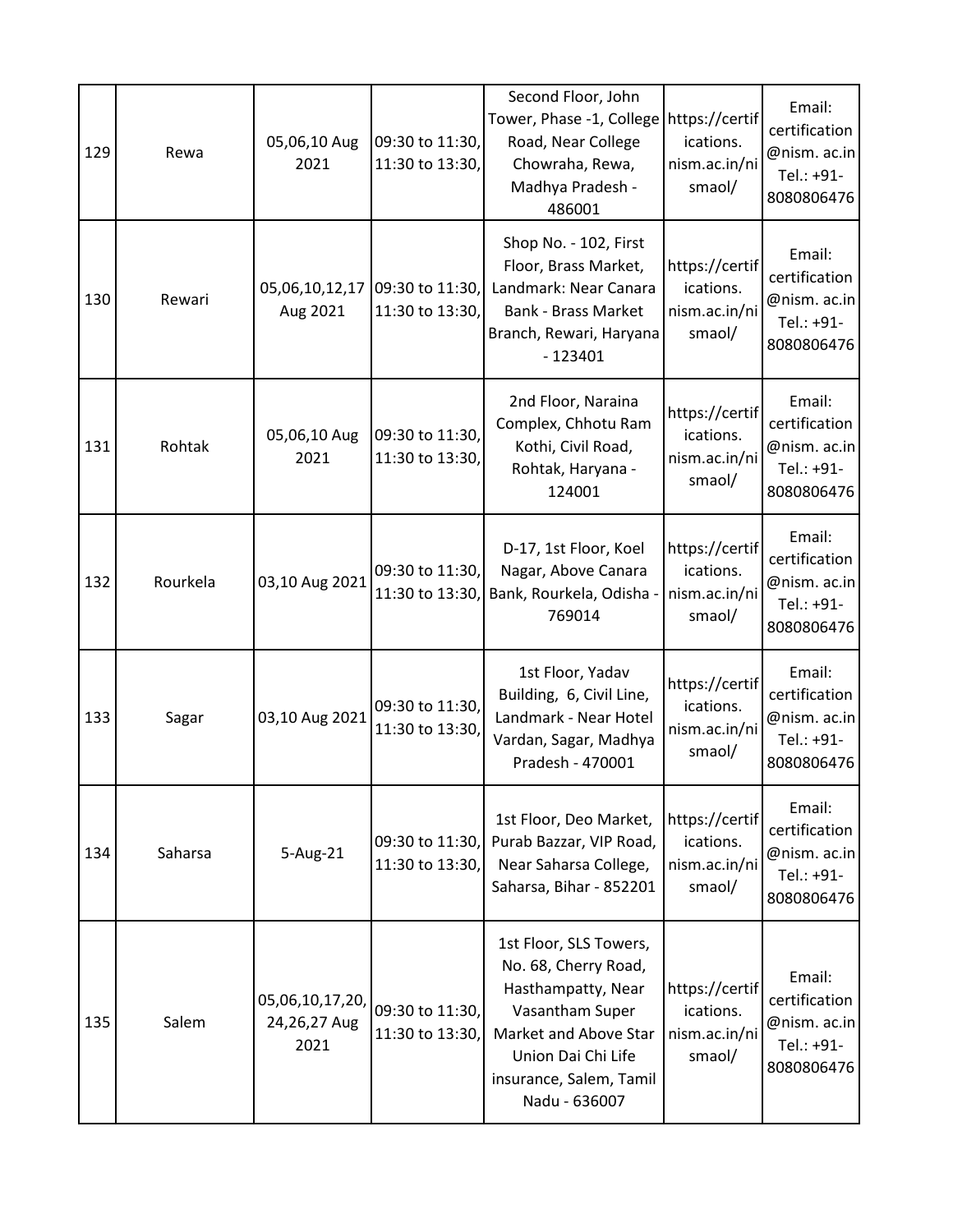| 136 | Sambalpur | 03,10 Aug 2021       | 09:30 to 11:30,<br>11:30 to 13:30, | <b>Quality Mansion, 1st</b><br>Floor, Nayapara, Opp<br>Bazar Kolkota,<br>Sambalpur, Odisha -<br>768001                                                                  | https://certif<br>ications.<br>nism.ac.in/ni<br>smaol/ | Email:<br>certification<br>@nism. ac.in<br>Tel.: +91-<br>8080806476 |
|-----|-----------|----------------------|------------------------------------|-------------------------------------------------------------------------------------------------------------------------------------------------------------------------|--------------------------------------------------------|---------------------------------------------------------------------|
| 137 | Satara    | 05,06,10 Aug<br>2021 | 09:30 to 11:30,<br>11:30 to 13:30, | 1s Flr, Trimurti Complex,<br>Opp. Rajlaxmi Talkies,<br>Devi Chowk, Rajapath<br>Road, Satara,<br>Maharashtra - 415002                                                    | https://certif<br>ications.<br>nism.ac.in/ni<br>smaol/ | Email:<br>certification<br>@nism. ac.in<br>Tel.: +91-<br>8080806476 |
| 138 | Shahdol   | 5-Aug-21             | 09:30 to 11:30,<br>11:30 to 13:30, | Shri Krishna Complex,<br>Main Road, Behind<br>Central Bank ATM,<br>Beside IG Bunglow &<br>Rajendra Talkies, Opp<br>Hotel Option, Shahdol,<br>Madhya Pradesh -<br>484001 | https://certif<br>ications.<br>nism.ac.in/ni<br>smaol/ | Email:<br>certification<br>@nism. ac.in<br>Tel.: +91-<br>8080806476 |
| 139 | Shimla    | 05,06,10 Aug<br>2021 | 09:30 to 11:30,<br>11:30 to 13:30, | Shandil Niwas, Top 2nd<br>Floor, Chapslee Estate,<br>Below Circular Road,<br>Near Auckland Tunnel &<br>Bridge, Lakkar Bazar,<br>Shimla, Himachal<br>Pradesh - 171001    | https://certif<br>ications.<br>nism.ac.in/ni<br>smaol/ | Email:<br>certification<br>@nism. ac.in<br>Tel.: +91-<br>8080806476 |
| 140 | Sikar     | 05,06,10 Aug<br>2021 | 09:30 to 11:30,<br>11:30 to 13:30, | Shop No-F1 & F2, First<br>Floor, Sukh Ratan Plaza,<br>Near Rani Sati Mandir,<br>Rani Sati Road, Sikar,<br>Rajasthan-332001                                              | https://certif<br>ications.<br>nism.ac.in/ni<br>smaol/ | Email:<br>certification<br>@nism. ac.in<br>Tel.: +91-<br>8080806476 |
| 141 | Silchar   | 05,06 Aug 2021       | 09:30 to 11:30,<br>11:30 to 13:30, | 3rd Floor, Jagannath<br>Appartment, Hospital<br>Road, Beside Jagannath<br>Travels/Above IDBI<br>Bank, Silchar - Assam -<br>788005                                       | https://certif<br>ications.<br>nism.ac.in/ni<br>smaol/ | Email:<br>certification<br>@nism. ac.in<br>Tel.: +91-<br>8080806476 |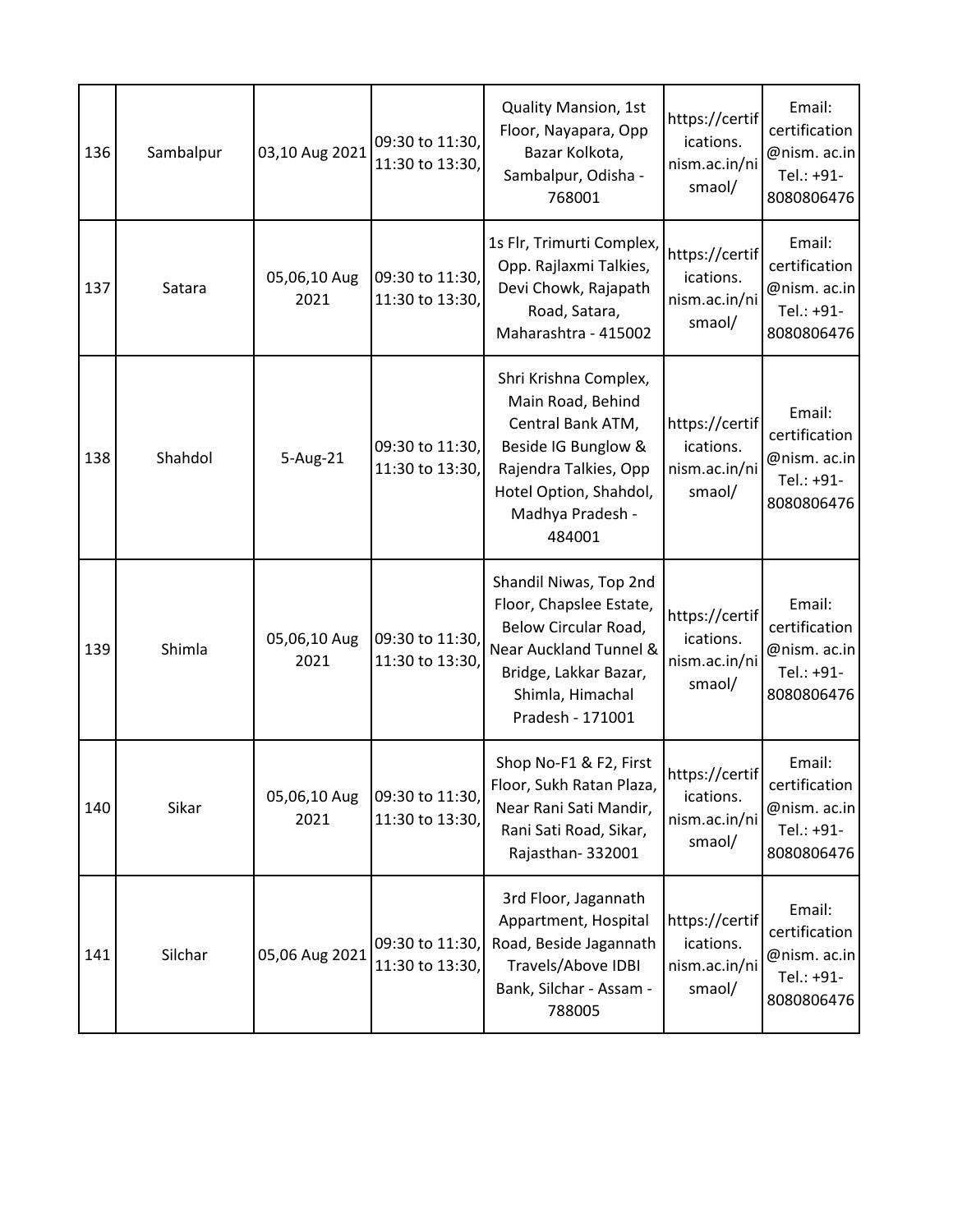| 142 | Siliguri      | 05,06,10,12,17<br>Aug 2021                    | 09:30 to 11:30,<br>11:30 to 13:30, | Rajani Center, 2nd Floor,<br>Rajani Bagan, Hillcart<br>Road, Beside Meghdoot<br>Cinema Hall, Siliguri,<br><b>West Bengal - 734001</b>                  | https://certif<br>ications.<br>nism.ac.in/ni<br>smaol/ | Email:<br>certification<br>@nism. ac.in<br>Tel.: +91-<br>8080806476 |
|-----|---------------|-----------------------------------------------|------------------------------------|--------------------------------------------------------------------------------------------------------------------------------------------------------|--------------------------------------------------------|---------------------------------------------------------------------|
| 143 | Sitapur       | 5-Aug-21                                      | 09:30 to 11:30,<br>11:30 to 13:30, | Flat No-13, Cantt.<br>Station Road, Landmark<br>: Near Vaidehi Vatika,<br>Sitapur, Uttar Pradesh -<br>261001                                           | https://certif<br>ications.<br>nism.ac.in/ni<br>smaol/ | Email:<br>certification<br>@nism. ac.in<br>Tel.: +91-<br>8080806476 |
| 144 | Solapur       | 03,10,17 Aug<br>2021                          | 09:30 to 11:30,<br>11:30 to 13:30, | Shrisaipratik, 2nd Floor,<br>688, South Kasaba,<br>Chaupad, Landmark:<br>Behind Chaupad Balaji<br>Temple, Solapur,<br>Maharashtra - 413007             | https://certif<br>ications.<br>nism.ac.in/ni<br>smaol/ | Email:<br>certification<br>@nism. ac.in<br>Tel.: +91-<br>8080806476 |
| 145 | Sriganganagar | 05,06 Aug 2021                                | 09:30 to 11:30,<br>11:30 to 13:30, | Plot no. 5, First Floor,<br>Shakti Marg, Shiv<br>Chowk, NH-62,<br>Landmark - Near<br>Rajasthan Patrika Office,<br>Sriganganagar,<br>Rajasthan - 335001 | https://certif<br>ications.<br>nism.ac.in/ni<br>smaol/ | Email:<br>certification<br>@nism. ac.in<br>Tel.: +91-<br>8080806476 |
| 146 | Srinagar      | 05,06,10 Aug<br>2021                          | 09:30 to 11:30,<br>11:30 to 13:30, | 2nd Floor, Al Habib<br>Complex, Sathu,<br>Barbarsah, Adj to<br>Transport Bridge and<br>Flour Mill, Srinagar,<br>Jammu and Kashmir -<br>190001          | https://certif<br>ications.<br>nism.ac.in/ni<br>smaol/ | Email:<br>certification<br>@nism. ac.in<br>Tel.: +91-<br>8080806476 |
| 147 | Surat         | 05,06,10,17,20,<br>24, 26, 27, 31<br>Aug 2021 | 09:30 to 11:30,<br>11:30 to 13:30, | Guardian House, Office<br>No-401, 4th Floor,<br>Suman Desai Wadi,<br>Khatodra, Udhna<br>Darwaja Behind Reliance<br>Mall, Surat, Gujarat -<br>395002    | https://certif<br>ications.<br>nism.ac.in/ni<br>smaol/ | Email:<br>certification<br>@nism. ac.in<br>Tel.: +91-<br>8080806476 |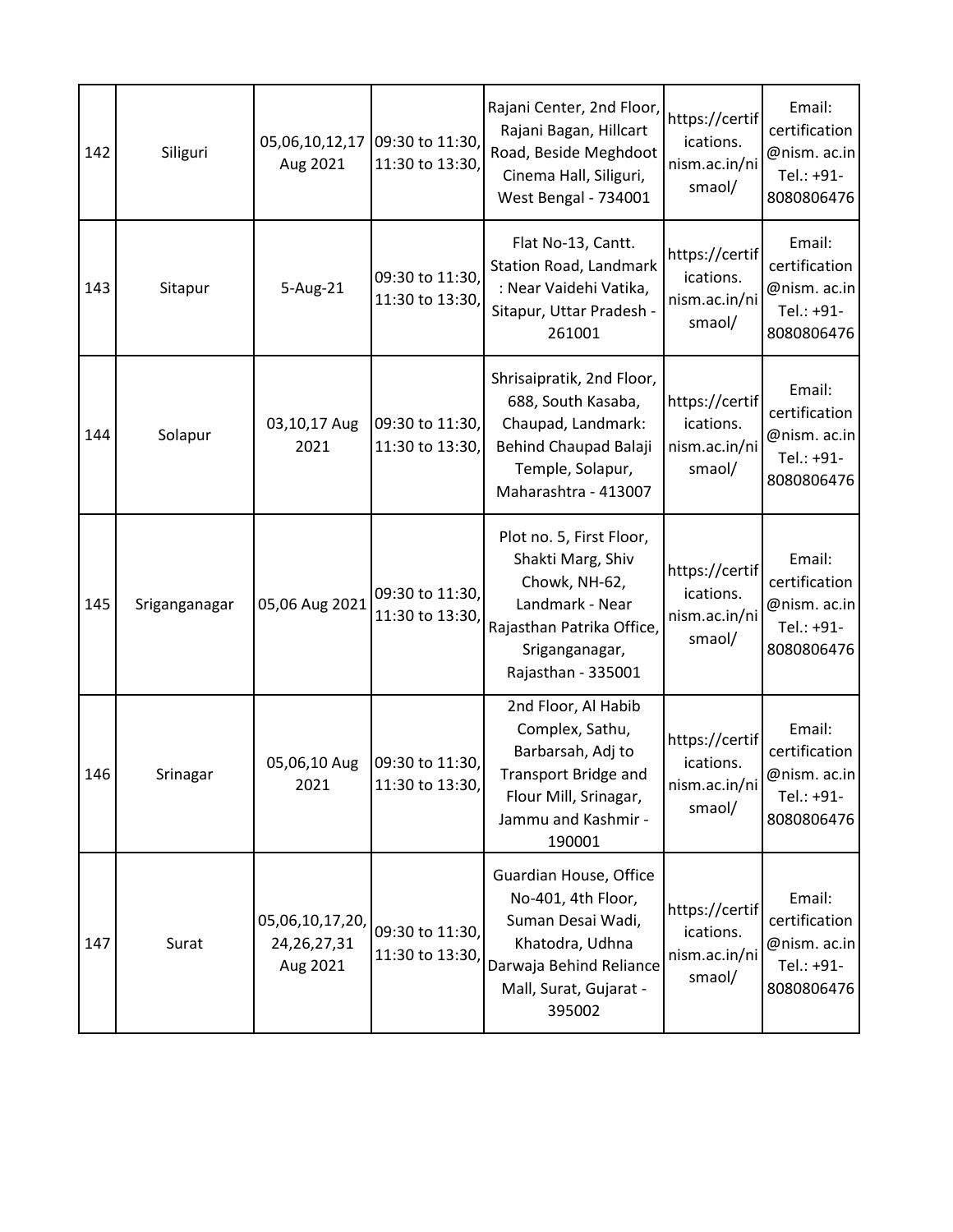| 148 | Tezpur                 | 5-Aug-21                                                          | 09:30 to 11:30,<br>11:30 to 13:30, | 3rd Floor, Kunj Bhawan,<br>Near Bengali Boys<br>H.S.School, A.H.Road,<br>Ead Gah Field, Tezpur,<br>Assam - 784001                                                                                                              | https://certif<br>ications.<br>nism.ac.in/ni<br>smaol/ | Email:<br>certification<br>@nism. ac.in<br>Tel.: +91-<br>8080806476 |
|-----|------------------------|-------------------------------------------------------------------|------------------------------------|--------------------------------------------------------------------------------------------------------------------------------------------------------------------------------------------------------------------------------|--------------------------------------------------------|---------------------------------------------------------------------|
| 149 | Thanjavur              | 05,06,10 Aug<br>2021                                              | 09:30 to 11:30,<br>11:30 to 13:30, | No 2977 / 11, 1st Floor,<br>ABM Complex, Diwan<br>Nagar, Court Road,<br>behind Court & next to<br>Elanga complex,<br>Thanjavur, Tamilnadu -<br>613001                                                                          | https://certif<br>ications.<br>nism.ac.in/ni<br>smaol/ | Email:<br>certification<br>@nism. ac.in<br>Tel.: +91-<br>8080806476 |
| 150 | Thiruvananthapur<br>am | 05,06,10,17,20,<br>24,26,27 Aug<br>2021                           | 09:30 to 11:30,<br>11:30 to 13:30, | TC 15/320, Ground<br>Floor, Gangothri,<br>Vazhuthacaud, All India<br>Radio Road, Below<br>Union Bank Of India,<br>Opp. to National<br>Academy Of Pre<br><b>Recruitment Training,</b><br>Thiruvananthapuram,<br>Kerala - 695014 | https://certif<br>ications.<br>nism.ac.in/ni<br>smaol/ | Email:<br>certification<br>@nism. ac.in<br>Tel.: +91-<br>8080806476 |
| 151 | Thrissur               | 05,10,17,20,24, 09:30 to 11:30,<br>26,27 Aug 2021 11:30 to 13:30, |                                    | 1st Floor, Global Plaza,<br>Vanchikulam Road,<br>Behind Railway Station,<br>Behind Railway Station,<br>Thrissur, Kerala - 680004                                                                                               | https://certif<br>ications.<br>nism.ac.in/ni<br>smaol/ | Email:<br>certification<br>@nism. ac.in<br>Tel.: +91-<br>8080806476 |
| 152 | Tirunelveli            | 05,06,10,17,20<br>Aug 2021                                        | 09:30 to 11:30,<br>11:30 to 13:30, | Balan Complex, 2nd<br>Floor, No.5, 6<br>Managavalan Pillai<br>Hospital Street,<br>Palayamkottai,<br>Palaymkottai Market<br>Bus Stop, Opp to<br>Jawahar Grounds,<br>Tirunelveli - Tamil Nadu<br>627002                          | https://certif<br>ications.<br>nism.ac.in/ni<br>smaol/ | Email:<br>certification<br>@nism. ac.in<br>Tel.: +91-<br>8080806476 |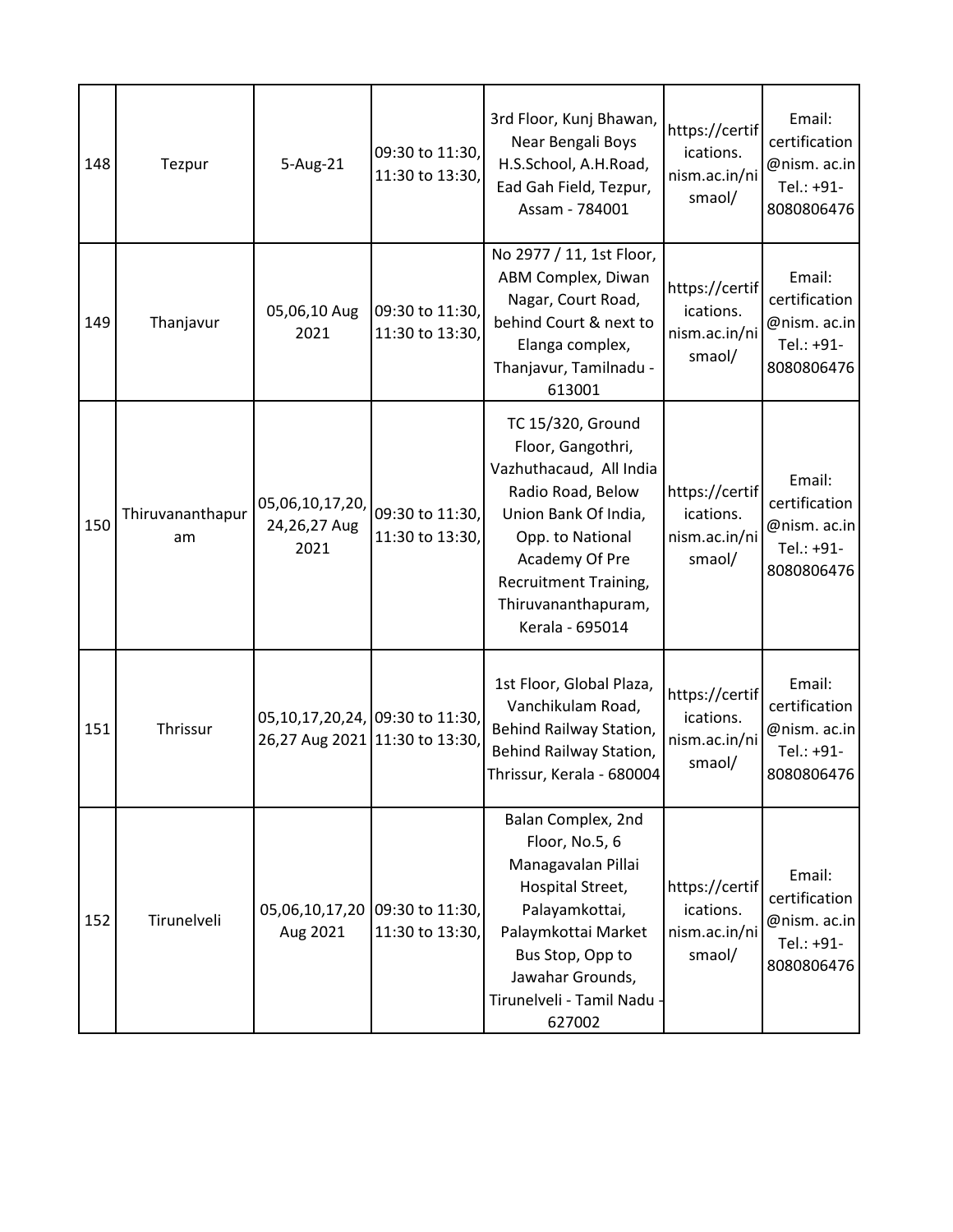| 153 | Tirupathi | 05,06,10,17,20<br>Aug 2021                     | 09:30 to 11:30,<br>11:30 to 13:30, | No.19-10-19, 2nd Floor,<br>New Indira Nagar (Air By https://certif<br>Pass Road), Opp. PLR<br>Convention Centre,<br>Tirupati, Andhra Pradesh<br>$-517501$          | ications.<br>nism.ac.in/ni<br>smaol/                   | Email:<br>certification<br>@nism. ac.in<br>Tel.: +91-<br>8080806476 |
|-----|-----------|------------------------------------------------|------------------------------------|--------------------------------------------------------------------------------------------------------------------------------------------------------------------|--------------------------------------------------------|---------------------------------------------------------------------|
| 154 | Trichy    | 05,06,10,12,17,<br>20,24,26 Aug<br>2021        | 09:30 to 11:30,<br>11:30 to 13:30, | No. 6/1, 2nd Floor,<br>Thangam Towers, Karur<br>Bye Pass Road, Opp<br>Kalaingar Arivalyam,<br>Trichy, Tamil Nadu -<br>620002                                       | https://certif<br>ications.<br>nism.ac.in/ni<br>smaol/ | Email:<br>certification<br>@nism. ac.in<br>Tel.: +91-<br>8080806476 |
| 155 | Tumkur    | 05,06,10 Aug<br>2021                           | 09:30 to 11:30,<br>11:30 to 13:30, | 1St Floor, Jaya Mansion,<br>B.H. Road, Above Ibaco<br>Ice Cream Parlour, Near<br>Doddamane Hospital,<br>Tumkur, Karnataka -<br>572103                              | https://certif<br>ications.<br>nism.ac.in/ni<br>smaol/ | Email:<br>certification<br>@nism. ac.in<br>Tel.: +91-<br>8080806476 |
| 156 | Udaipur   | 05,06,10,17,20, 09:30 to 11:30,<br>24 Aug 2021 | 11:30 to 13:30,                    | 1st Floor, Mewar Motor<br>Building, Plot No 17 &<br>18, Toran Boari,<br>Udiyapol, Udaipur,<br>Rajasthan - 313001                                                   | https://certif<br>ications.<br>nism.ac.in/ni<br>smaol/ | Email:<br>certification<br>@nism. ac.in<br>Tel.: +91-<br>8080806476 |
| 157 | Valsad    | 10,17,24 Aug<br>2021                           | 09:30 to 11:30,<br>11:30 to 13:30, | No.204, Trade Center,<br>2nd Floor, Near Hotel<br>Adina Palace, Station<br>Road, Valsad, Gujarat -<br>396001                                                       | https://certif<br>ications.<br>nism.ac.in/ni<br>smaol/ | Email:<br>certification<br>@nism. ac.in<br>Tel.: +91-<br>8080806476 |
| 158 | Varanasi  | 05,06,10,17<br>Aug 2021                        | 09:30 to 11:30,<br>11:30 to 13:30, | No D-64/132 KA, 1st Flr,<br>Anant Complex, Behind<br>Handloom House, Sigra,<br>Near Bharat Sewa shram nism.ac.in/ni<br>Sangh., Varanasi, Uttar<br>Pradesh - 221010 | https://certif<br>ications.<br>smaol/                  | Email:<br>certification<br>@nism. ac.in<br>Tel.: +91-<br>8080806476 |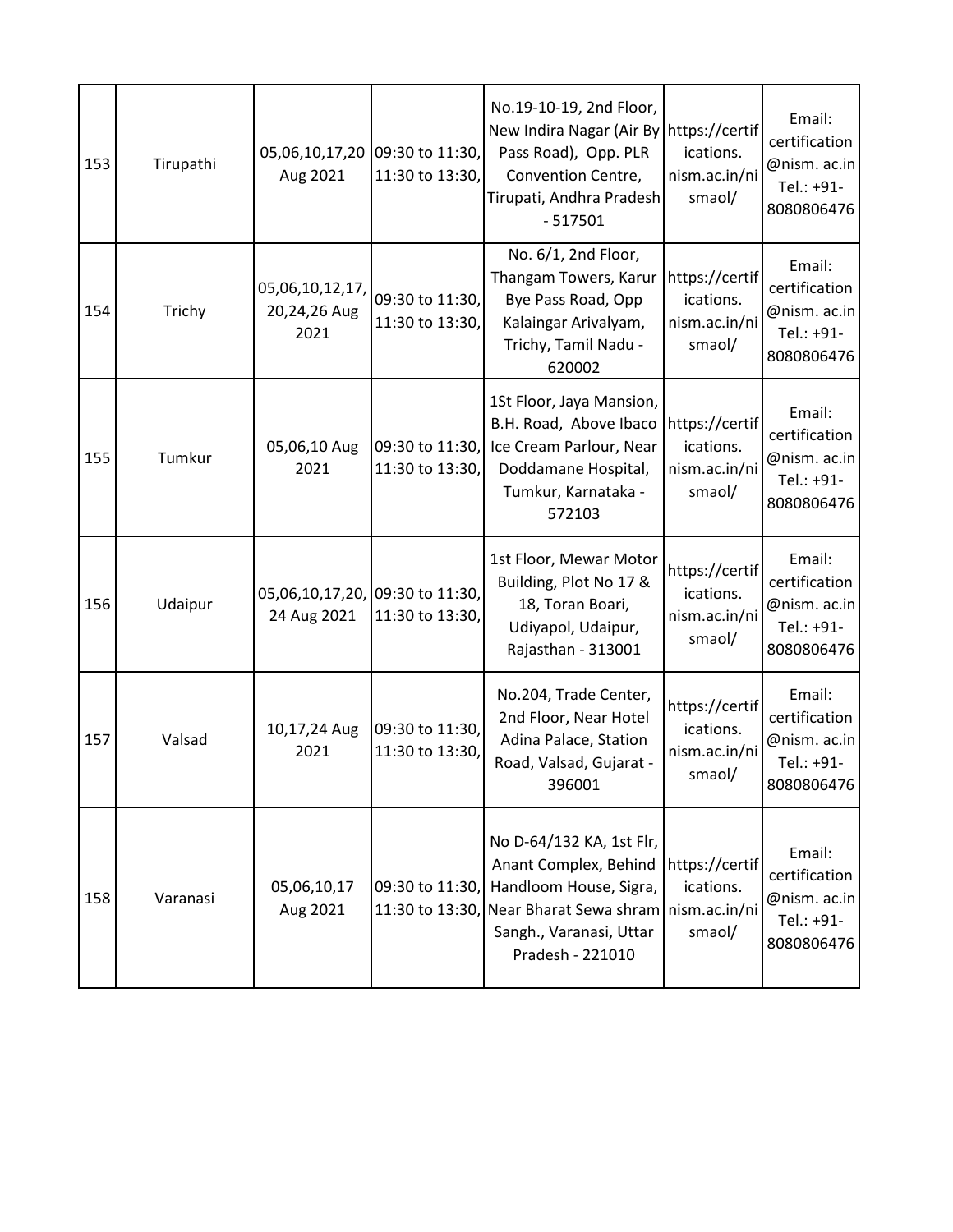| 159 | Vellore      | 05,06,10,12,17<br>Aug 2021                        | 09:30 to 11:30,<br>11:30 to 13:30, | No.104, Grand Lingam<br><b>Residency Building, First</b><br>Floor, Arni Main Road,<br>Sankaran Palayam, Near<br><b>Bharat Petroleum Fuel</b><br>Pump, Vellore, Tamil<br>Nadu - 632001                                               | https://certif<br>ications.<br>nism.ac.in/ni<br>smaol/ | Email:<br>certification<br>@nism. ac.in<br>Tel.: +91-<br>8080806476 |
|-----|--------------|---------------------------------------------------|------------------------------------|-------------------------------------------------------------------------------------------------------------------------------------------------------------------------------------------------------------------------------------|--------------------------------------------------------|---------------------------------------------------------------------|
| 160 | Vijaywada    | 05,06,10,17,20,<br>24, 26, 27, 30, 31<br>Aug 2021 | 09:30 to 11:30,<br>11:30 to 13:30, | 9-62-81/C, 1st Floor,<br>Ganapathi Rao Road,<br>Kothapet, Opp<br>Krishnaveni Whole Sale<br>Cloth Market, Above Sri<br>Venkata Kanakadurga<br>Bhavani Textiles, Panja<br>Centre, Islampet,<br>Vijayawada, Andhra<br>Pradesh - 520001 | https://certif<br>ications.<br>nism.ac.in/ni<br>smaol/ | Email:<br>certification<br>@nism. ac.in<br>Tel.: +91-<br>8080806476 |
| 161 | Vizag        | 05,06,10,17,24<br>Aug 2021                        | 09:30 to 11:30,<br>11:30 to 13:30, | Door No 404, 47/10/26,<br>Ram's Plaza, 2nd Lane<br>Dwarka Nagar, Next to<br>Pollock School,<br>Visakhapatnam, Andhra<br>Pradesh - 530016                                                                                            | https://certif<br>ications.<br>nism.ac.in/ni<br>smaol/ | Email:<br>certification<br>@nism. ac.in<br>Tel.: +91-<br>8080806476 |
| 162 | Vizianagaram | 06,20,27 Aug<br>2021                              | 11:30 to 13:30,                    | D No. 17-11/12/A,<br>Ground Floor, Jeear<br>Commercial Complex,<br>09:30 to 11:30, Opp Golden Flex, Beside<br>Kota(Fort), A.G.Road,<br>Near Kota Junction,<br>Vizianagaram, Andhra<br>Pradesh - 535002                              | https://certif<br>ications.<br>nism.ac.in/ni<br>smaol/ | Email:<br>certification<br>@nism. ac.in<br>Tel.: +91-<br>8080806476 |
| 163 | Warangal     | 05, 10, 17, 20, 24,<br>26 Aug 2021                | 09:30 to 11:30,<br>11:30 to 13:30, | No. 2-5-83, Situated at<br>Mitra Lakshminarayan<br>Arcade, 1st Floor, Shop<br>No. 1,2,3 and 4,<br>Nakkalagutta,<br>Hanamkonda, Opp.Hotel<br>Suprabha, Warangal,<br>Telangana - 506001                                               | https://certif<br>ications.<br>nism.ac.in/ni<br>smaol/ | Email:<br>certification<br>@nism. ac.in<br>Tel.: +91-<br>8080806476 |